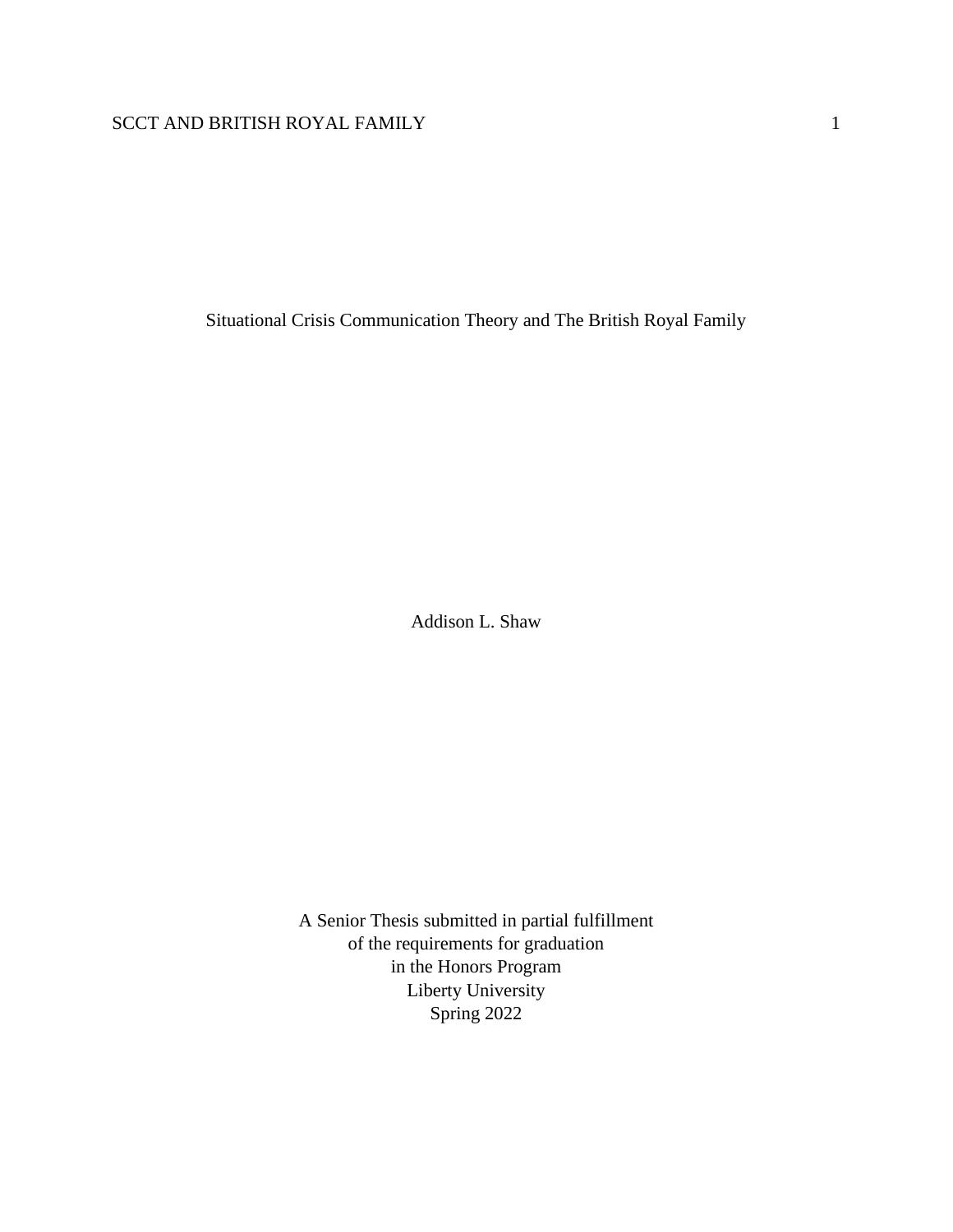Acceptance of Senior Honors Thesis

This Senior Honors Thesis is accepted in partial fulfillment of the requirements for graduation from the Honors Program of Liberty University.

> \_\_\_\_\_\_\_\_\_\_\_\_\_\_\_\_\_\_\_\_\_\_\_\_\_\_\_\_\_\_ Sheri Dean Parmelee, Ph.D. Thesis Chair

> \_\_\_\_\_\_\_\_\_\_\_\_\_\_\_\_\_\_\_\_\_\_\_\_\_\_\_\_\_\_ Bruce M. Kirk, Ed.D. Committee Member

David E. Schweitzer, Ph.D. Assistant Honors Director

\_\_\_\_\_\_\_\_\_\_\_\_\_\_\_\_\_\_\_\_\_\_\_\_\_\_\_\_\_\_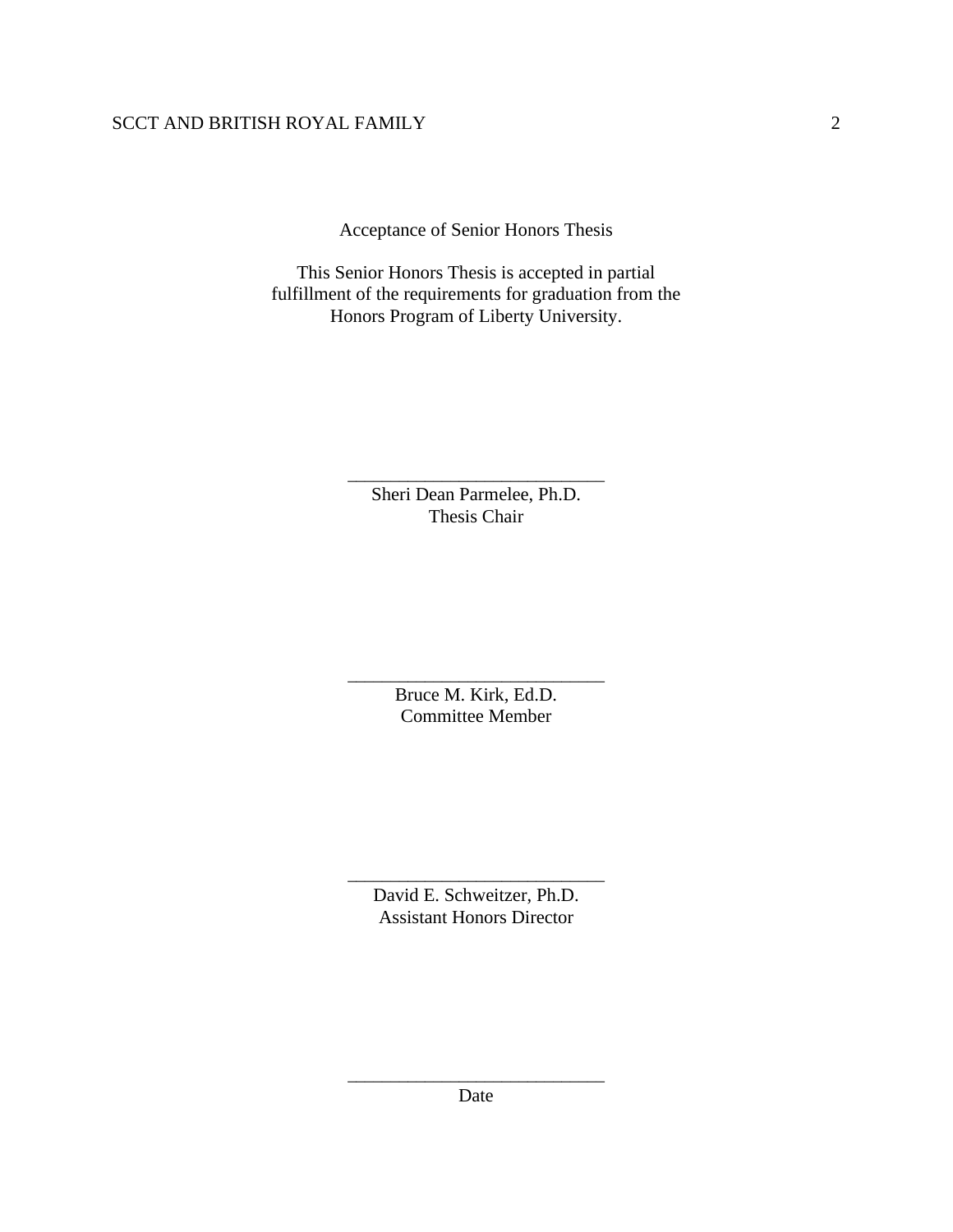#### **Abstract**

This thesis will analyze the public relations of the British Royal Family as seen through the lens of Timothy Coombs' Situational Crisis Communication Theory (SCCT). Coombs' (2007) theory provides a theoretical framework and guidelines for crisis response strategies when organizations experience a crisis. This thesis will particularly evaluate the public relations of the British Royal Family during the aftermath of Princess Diana's death by examining primary artifacts such as newspaper articles and public statements made by the organization and the public. Furthermore, this thesis fills in the research gap regarding the evolution of the public's perception of an organization with the release of new information about the crisis.

*Keywords*: Timothy Coombs, situational crisis communication theory, crisis response, crisis communication, British Royal Family, public relations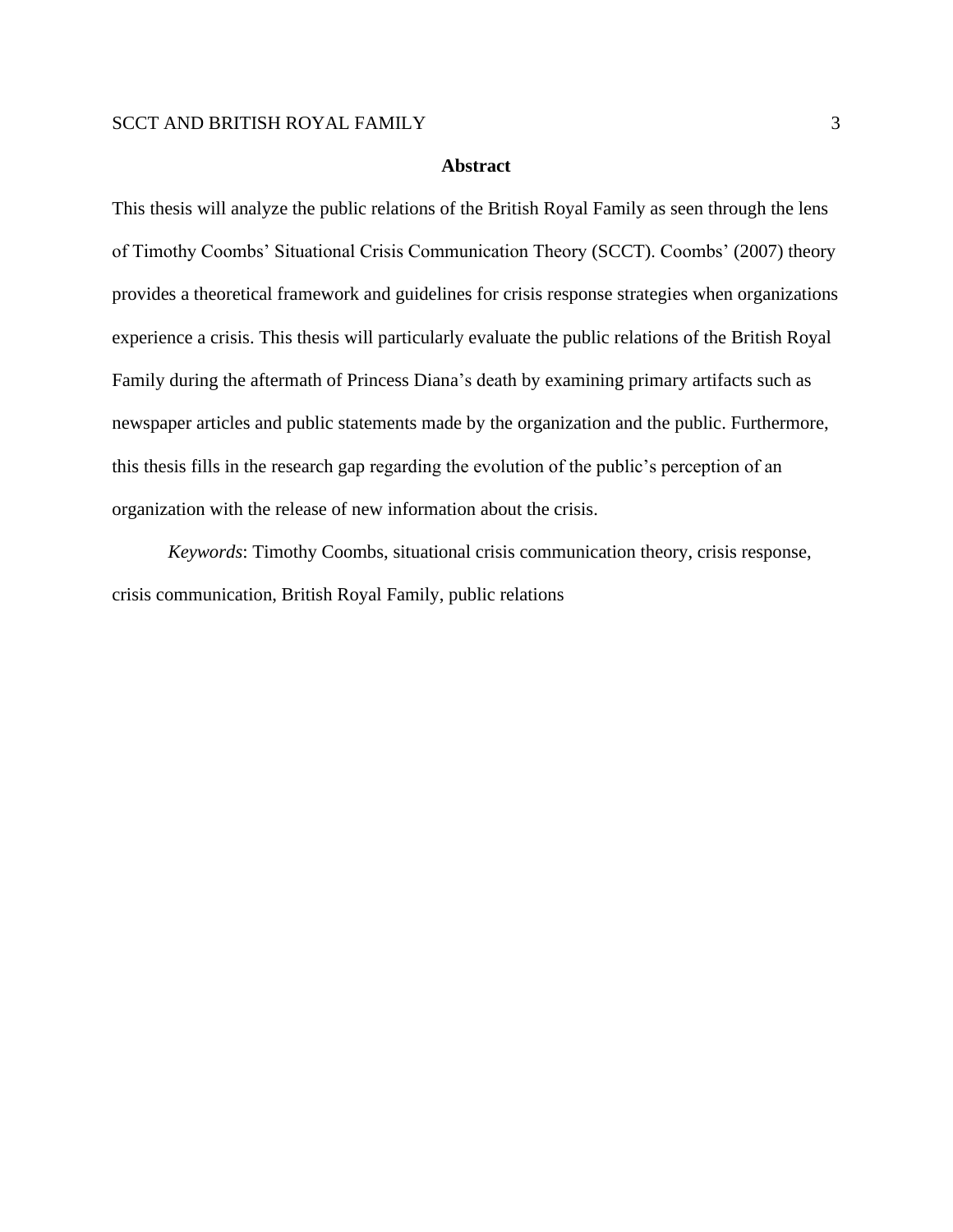#### **Situational Crisis Communication Theory and the British Royal Family**

The echoes of the British monarchy can be heard from all around the world. For centuries, the British monarchy has stood, shaking and forming the world around it. However, with grand influence and a blinding spotlight, come unbearable scrutiny and the demand for speedy and precise communication in the face of catastrophe. The several events that have required superior public relation tactics from the royal family are moments such as Princess Diana's death, Oprah's telling interview with the Duke and Duchess of Sussex, and the scandalous allegations towards Prince Andrew regarding his association with Jeffrey Epstein. It is these defining moments for the British royals that will either make or deteriorate the reputation of the monarchy. Particularly, the event of Princess Diana's death and the public relation tactics of the British Royal Family thereafter will be evaluated throughout this thesis as seen through the lens of Timothy Coombs' (2007) Situational Crisis Communication Theory.

#### **Literature Review**

#### **Field of Crisis Communication and Defining Terms**

In their textbook co-edited together, *The Handbook of Crisis Communication*, Timothy Coombs and Sherry Holladay (2010) conducted a comprehensive study on the field of crisis communication and its relative disciplines that led to the development of Situational Crisis Communication Theory. This emerging field of crisis communication has been broadening in recent years and lends itself over to multiple disciplines in management and public relations (Coombs & Holladay, 2010). Analyzing the field of crisis communication and its parallel discipline of crisis management, provides a backdrop for this newly-developed theory.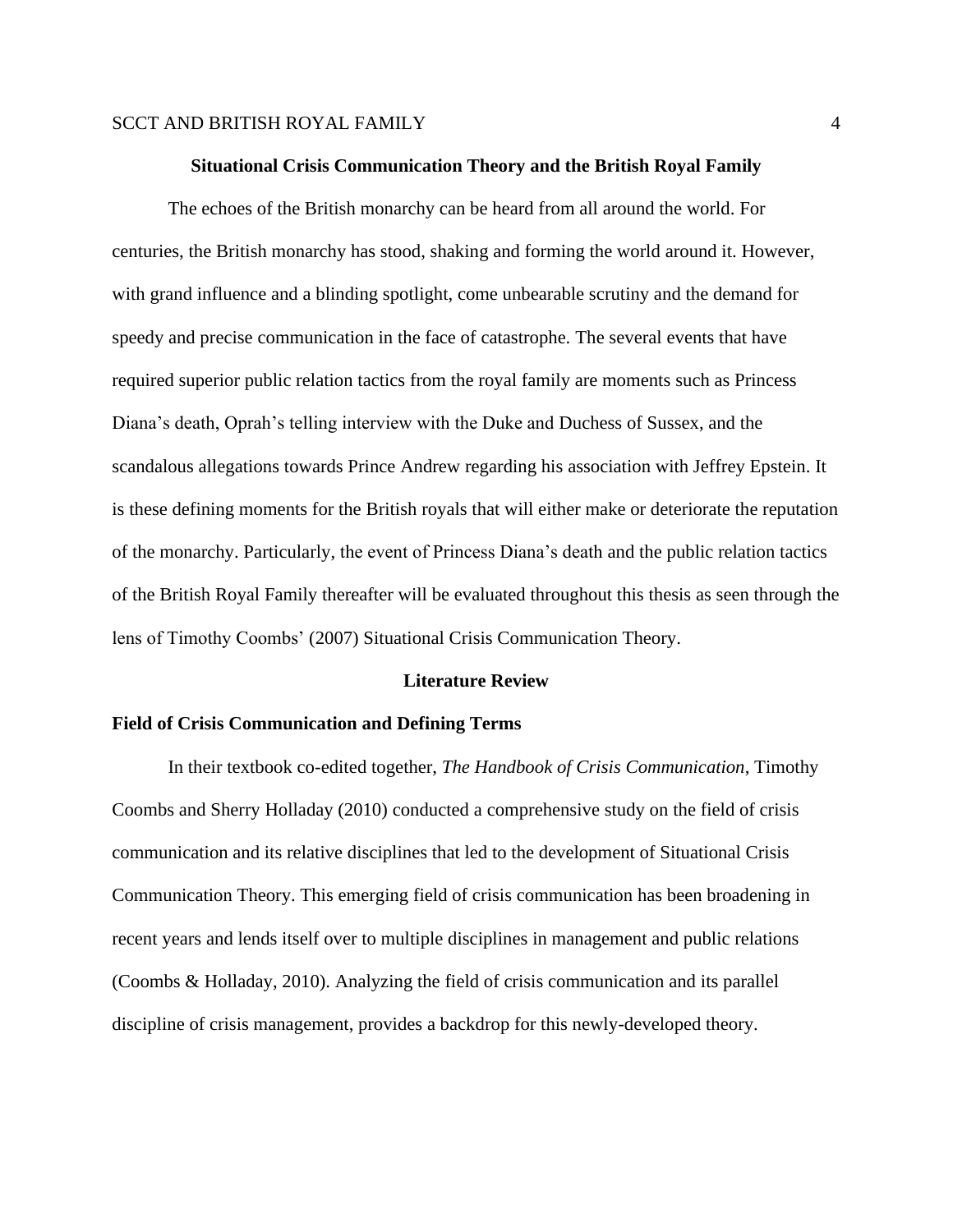Coombs (2007) defines a crisis as "an unpredictable event" that causes any level of physical, financial, or psychological damage to its stakeholders, aka the public, and poses a threat against the reputation of the company (as cited in Coombs & Holladay, 2010, p. 19). This definition assumes that what negatively impacts the well-being of an organization's stakeholders will consequently form a reputational threat towards an organization. However, crisis management informs organizations on how to prepare for, prevent, and react in a crisis to lessen the potential damages done by such an event (Coombs & Holladay, 2010). Conversely, crisis communication deals primarily with the communication messages that are carried out throughout the crisis management process (Coombs & Holladay, 2010).

## **Overview of Situational Crisis Communication Theory**

Coombs and Holladay (2010) posited that the field of crisis communication has been infiltrated with case studies that suggest best practices in crisis response but has lacked any real theoretical foundation. The Situational Crisis Communication Theory was developed in order to bridge this gap and offer evidence-based theory to crisis managers (Coombs & Holladay, 2010). As Coombs describes, organizations would prefer to rely upon tested and tried theory rather than mere speculation when dealing with a public relations crisis (ASBCast, 2009). The first publication by Timothy Coombs introducing the concepts that would later form the Situational Crisis Communication Theory was his article, "Choosing the Right Words: The Development of Guidelines for the Selection of the 'Appropriate' Crisis-Response Strategies," written in 1995. It was here that he introduced a new aspect, new research, into the world of crisis management. Coombs expressed that, though research had been done on preventative and reactionary crisis management, "an underdeveloped area of crisis management is what organizations say to publics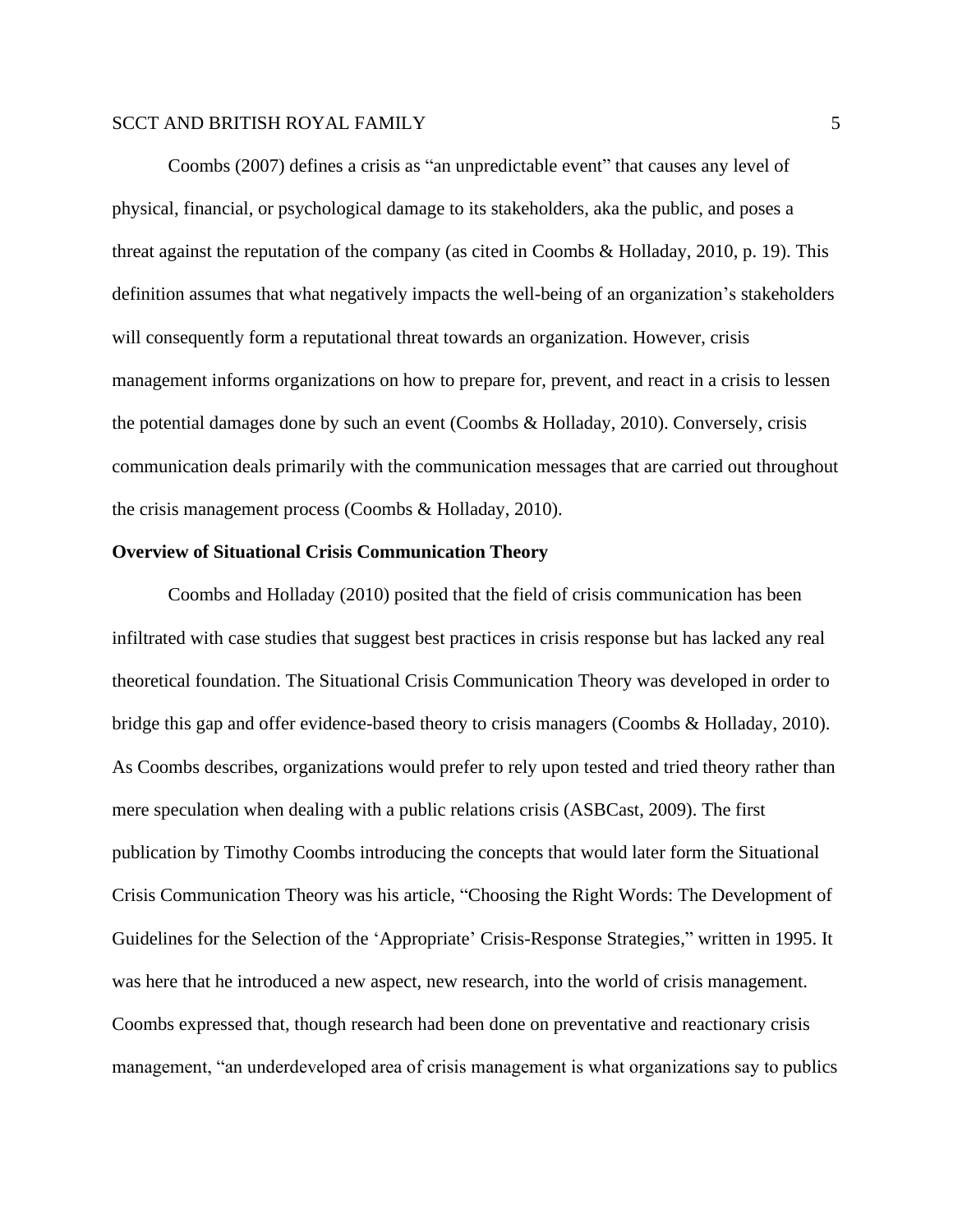(crisis-response strategies)" following the crisis (Coombs, 1995, p. 447). This proposal initiated the crisis-response strategy component that is central to Situational Crisis Communication Theory.

The central concern that the Situational Crisis Communication Theory seeks to engage is protecting the organization's reputation when there is a crisis through post-crisis communication (Coombs, 2007). Coombs describes his theory as "audience oriented" in that it focuses on the audience's response to a crisis and the communication messages used by the organization to combat it (Coombs & Holladay, 2010, p. 38). Therefore, much of what SCCT lends itself to is assessing the various factors that impact the organization's reputation and then choosing the best response strategies that will minimize damage done by the crisis. Next, a few terms will be defined as to what impacts the reputational threat of a crisis.

## *The Components of Situational Crisis Communication*

First, SCCT has many roots in Attribution Theory, which outlines how an individual tries to make sense of a situation, event, or behavior by attributing responsibility to either dispositional (internal) or situational (external) factors (McLeod, 2012). The theory assumes that not only will a person assign responsibility for the event but will have an emotional response such as anger or sympathy (Coombs, 2007). Either it is assumed that the crisis could have been avoided and there is a sense of anger and frustration, or the organization is seen as the victim in the crisis and the public has sympathy towards the organization (Coombs, 2007). Thus, the Attribution Theory is the theoretical link between the many factors in SCCT that assumes people attribute responsibility when a crisis occurs (Coombs, 2007).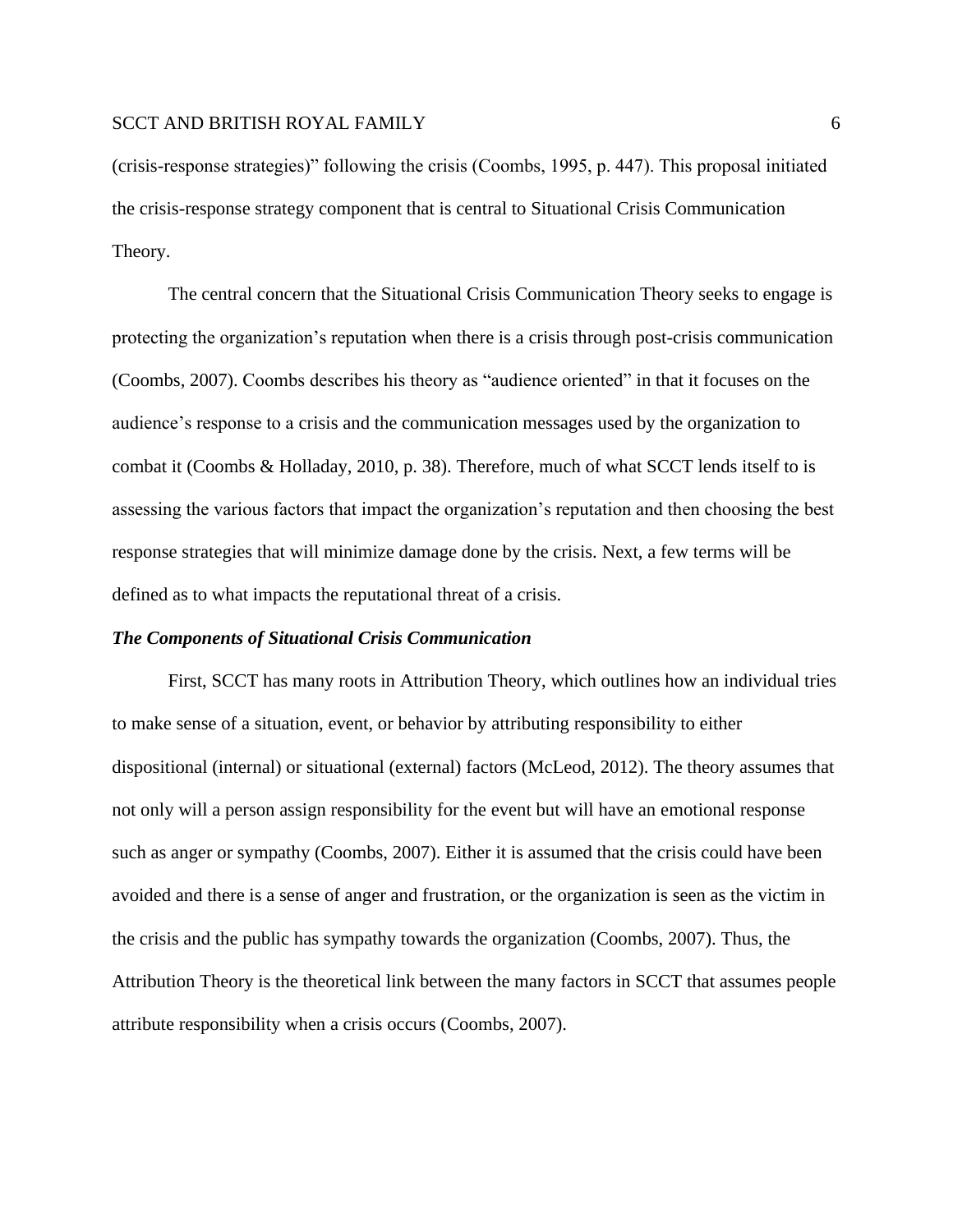In tandem with the Attribution Theory, SCCT shows that there is a further piece of the puzzle. Not only do stakeholders attribute responsibility for a crisis and exhibit respective emotions, but the crisis responsibility directly correlates to the level of reputational threat against an organization. Therefore, the level to which stakeholders attribute responsibility will subsequently estimate the organization's reputational threat following the crisis before any response strategies are put in place. The three factors that constitute the "crisis situation" and calculate the reputational threat of a crisis are the initial crisis responsibility, crisis history, and previous relationship reputation (Coombs, 2007, p. 166). Once crisis managers have evaluated these three components to assess crisis threat, they will be able to identify the best response strategy that will "maximize reputational protection" (Coombs, 2007, p. 166). Figure 1 illustrates the concepts of SCCT and the theoretical connection between each component.

#### **Figure 1**

*Theory Model*



*Note:* Republished with permission of John Wiley & Sons, from *The Handbook of Crisis Communication*, Timothy Coombs and Sherry Holladay, vol. 1, ed. 1, 2010; permission conveyed through Copyright Clearance Center, Inc.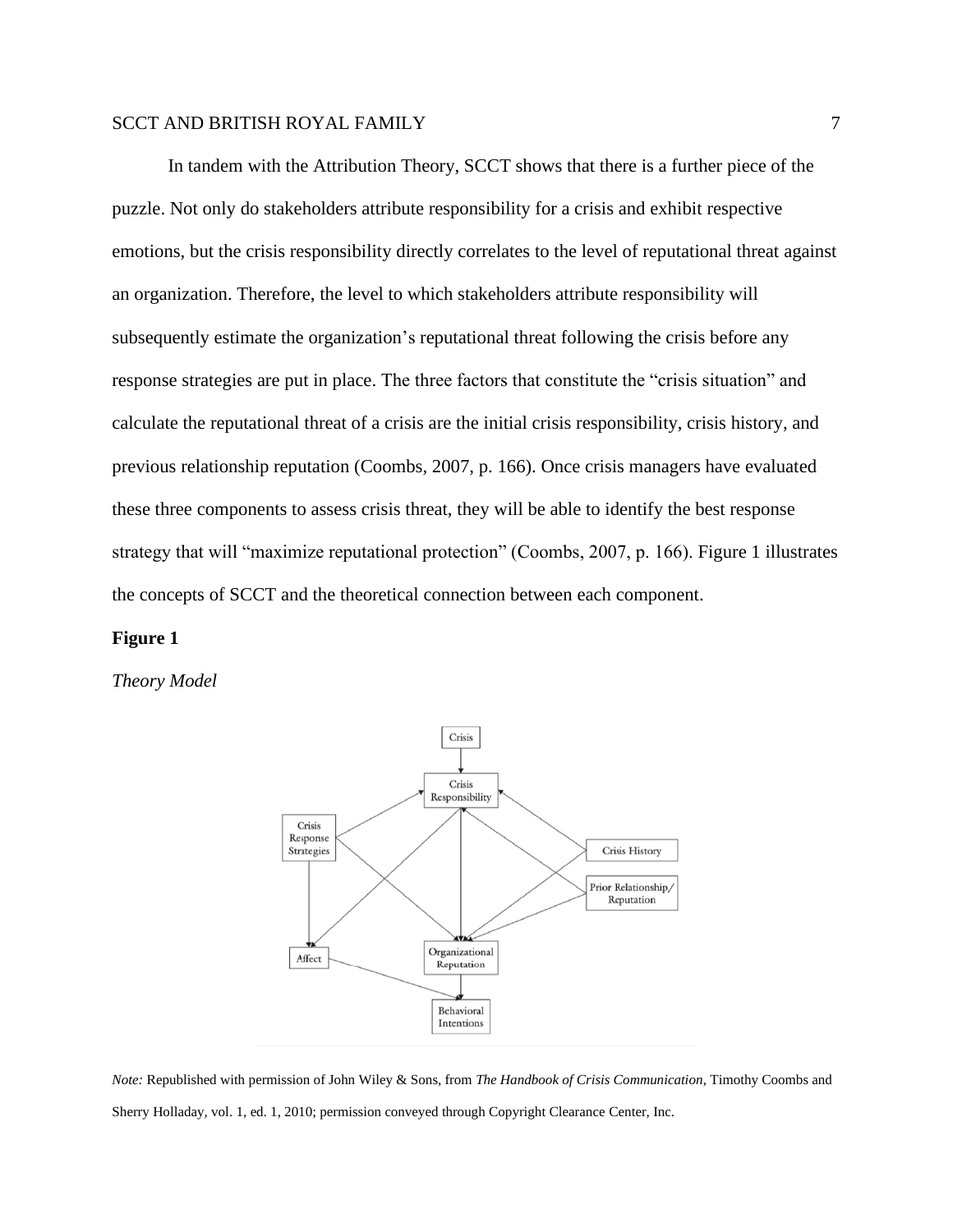The two-step process utilized to assess the crisis situation begins with calculating initial crisis responsibility as measured by the specific "crisis type" (Coombs, 2007, p. 166). Coombs describes that the crisis type acts as a frame that molds the public's perception of who is at fault for the incident (Coombs, 2007). The three crisis types are the victim cluster, accidental cluster, and the intentional cluster (Coombs, 2007). Each crisis type corresponds to how much the organization is held responsible for the crisis in the eyes of the stakeholders. In a victim cluster, the organization is seen as the victim and therefore very little attribution, or initial crisis responsibility, is assigned to the organization (Coombs, 2007). In an accidental cluster, the event spawned in a very unlikely scenario and thus is considered "unintentional or uncontrollable" (Coombs, 2007, p. 167). However, in the intentional cluster, the crisis is seen as avoidable and falls on the shoulders of human error (Coombs, 2007). Therefore, the organization is held much more liable, and the initial crisis responsibility increases. The higher the level of crisis responsibility assigned, based on the crisis type, directly correlates to a greater reputational threat.

The second step of the process involves evaluating what Coombs (2007) describes as the "intensifying factors" of crisis history and prior relational reputation (p. 168). Though the crisis type outlines how much the public will initially assign blame, the presence of these intensifying factors inflates the initial responsibility attributed to the organization (Coombs, 2007). If there is a history of similar crises happening or the organization has a poor prior reputation in the eyes of the stakeholders, the reputational threat increases since the stakeholders begin to attribute more responsibility to the organization. In both crisis history and prior relational reputation, if either are negative, it will directly impact how stakeholders attribute the crisis responsibility to the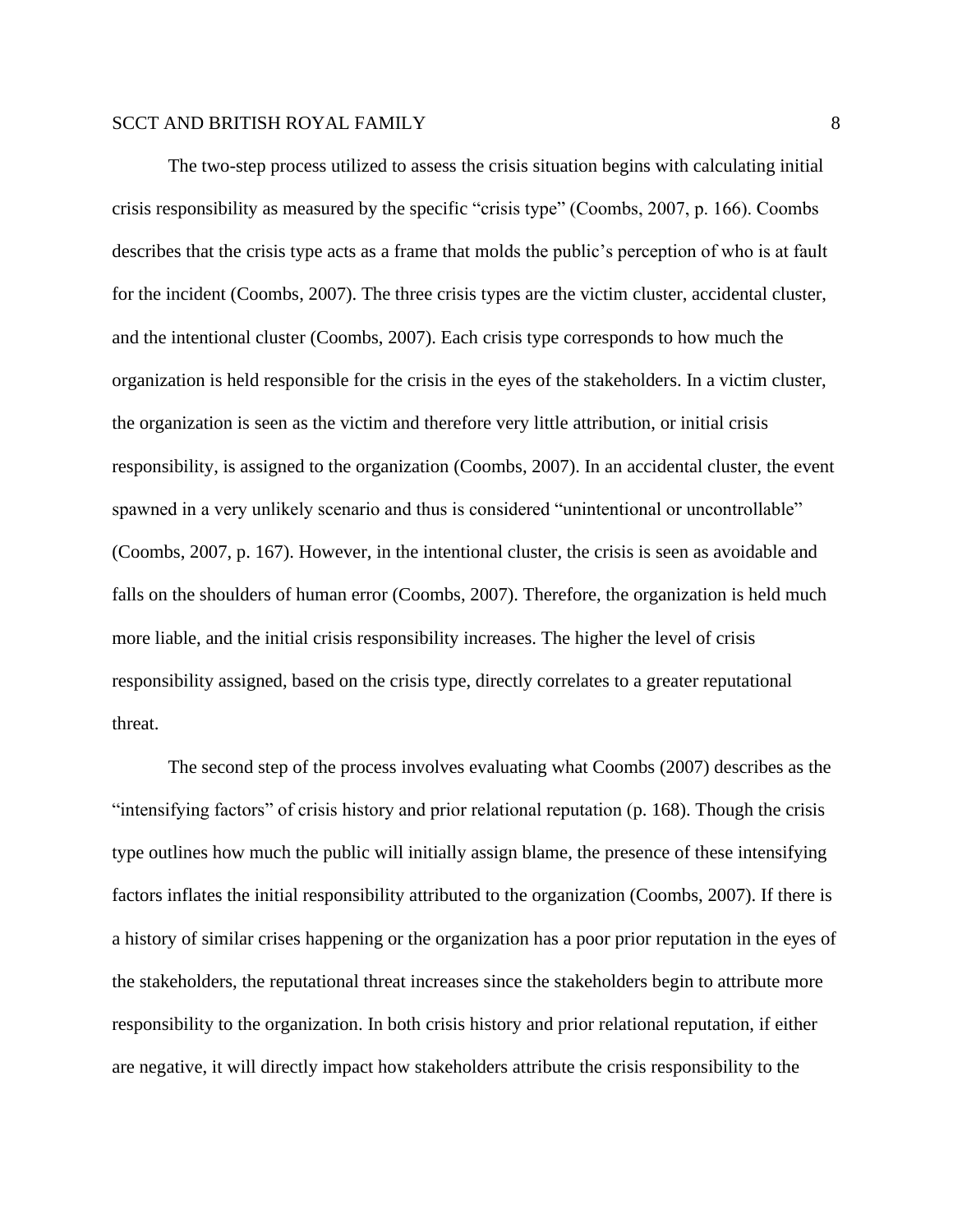organization and therefore the reputational threat (Coombs, 2007). Therefore, all three factors of the crisis situation - crisis type, crisis history, and prior relational reputation - must be considered when establishing the degree of reputational threat and determining the best response strategy to utilize.

The three different crisis response strategies that can be utilized by crisis managers are "denial, diminish, and rebuild" (Coombs, 2006 as cited in Coombs, 2007, p. 170). Each have their own factors and limitations and are dependent on the situational crisis factors. First, the denial crisis response strategy focuses on removing all association with the accusations. This may include denying that there is a crisis altogether or claiming that the organization had nothing to do with it. These strategies, like crisis types, form a frame around the crisis and thus need to be handled with care and close examination (Coombs, 2007). On the other hand, diminish strategies attempt to make the crisis seem not as bad as it really is. In other words, the organization assumes association with the crisis but avoids taking on all of the responsibility for the event. Finally, rebuild strategies seek to rebuild the reputation and relationship with its stakeholders by taking full responsibility for the crisis and administering compensation for any harm done. There are various sub-strategies within each one of these three. However, the message and accountability in each remains the same.

#### **Theory Gaps and Contributing Research**

What Timothy Coombs and Sherry Holladay (2010) acknowledge is the theory's insufficient guidance of the aftereffects of the response-strategy used by an organization. In the book, *The Handbook of Crisis Communication*, Coombs and Holladay (2010) wrote, "There are two related research topics that I would like to highlight… (1) understanding reactions to crisis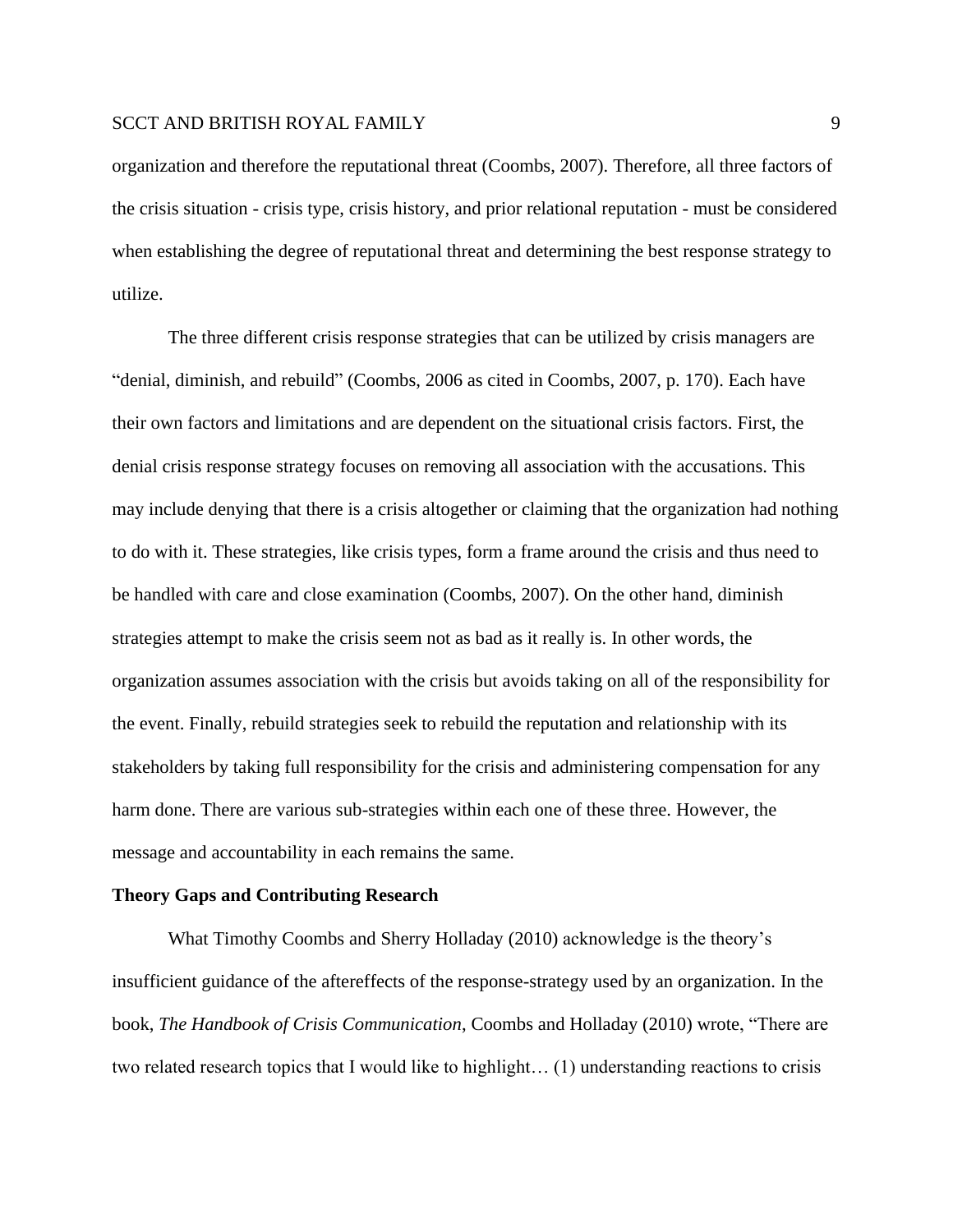response strategies and (2) the role of culture in crisis communication" (p. 722). SCCT is described as a developing theory with additional factors that may not have been specified that shape the crisis threat. The theory clearly states that crisis response can change people's perceptions of the organization, but it doesn't identify a system of weighing those reactions (Coombs, 2007).

Filling this gap, Coombs and Holladay (2014) conducted research that addressed this missing piece in SCCT, which is how the *public* then responds to the organization's crisis response efforts. This research analyzed the public's response on various media platforms following the announcement that Lance Armstrong would be stepping down from the organization he founded, Livestrong Foundation, due to doping allegations (Coombs & Holladay, 2014). Comments from users were reviewed on the Livestrong Foundation's blog site, as well as on a Huffington Post article written about the crisis. Reviewing these comments on the various news outlets revealed that the public can act as "informal crisis managers" as they communicate their reactions to the crisis response (Coombs & Holladay, 2014, para. 1 & 4). Social media being a user-controlled platform means that, as the public shares criticisms, support, and information about the crisis, they shape the narrative of the event just as much as the formal statements given by the organization. Therefore, the research concluded that organizations must review these public arenas to gauge the success of their crisis response strategies and adjust their response as needed based on the public's reactions (Coombs & Holladay, 2014).

However, what previous research is still missing is what this research seeks to expound upon. At the end of their article, Coombs and Holladay (2014) explained that future research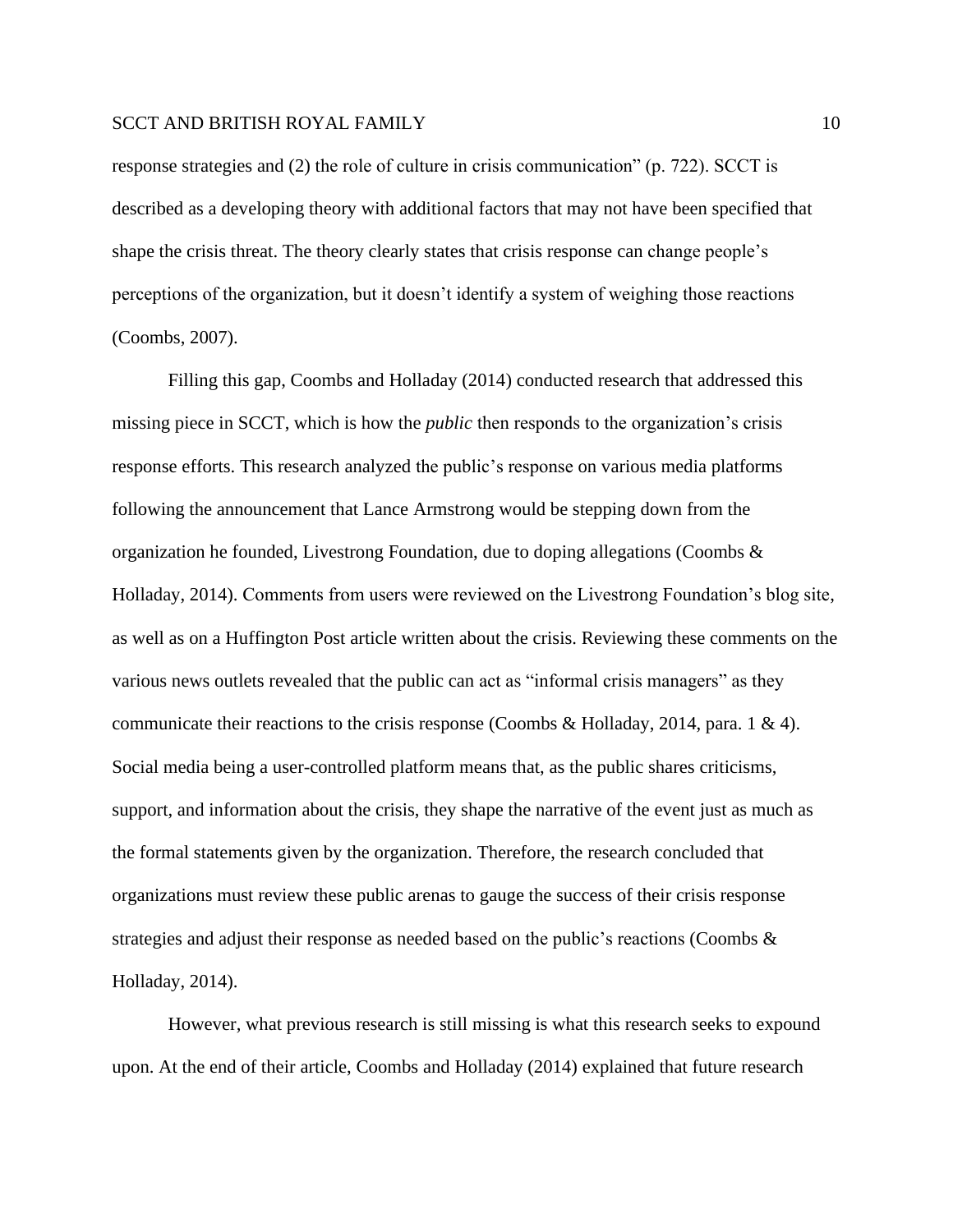could elaborate on how stakeholder responses to the initial crisis response strategies could evolve "over time with each new revelation" about the crisis, such as when Lance Armstrong admitted to the doping allegations years later in an interview (para. 51). This new information could change the way that stakeholders affirm and deny support for the organization (Coombs  $\&$ Holladay, 2014). Not only do organizations need to evaluate how their stakeholders are responding to their current response strategies, but they also need to clarify how new information continues to evolve their stakeholders' view and shape their current response strategies. Thus, this thesis seeks to research this missing gap by first evaluating the crisis response strategies of the British Royal Family during the death Princess Diana. Then, it will assess how the new information that surfaced during Prince Harry and Meghan Markle's interview with Oprah Winfrey in 2021 shapes current stakeholder perceptions and crisis response strategies. This also addresses the question to how media coverage impacts the public's view of crisis response strategies and how prior crisis response strategies connect to the present. How have their crisis response strategies shifted in recent events, given the scrutiny they have received by recent media coverage and the failures and successes of past public relations?

Though SCCT gives a theoretical foundation for crisis response and further research has indicated the importance of analyzing social media to adapt crisis communication, no research has revealed how prior crisis response strategies connect to the current ones being used by an organization. This research gleans insight into this untapped area of study and shows the universal application of Timothy Coombs' Situational Crisis Communication Theory.

#### **Methodology**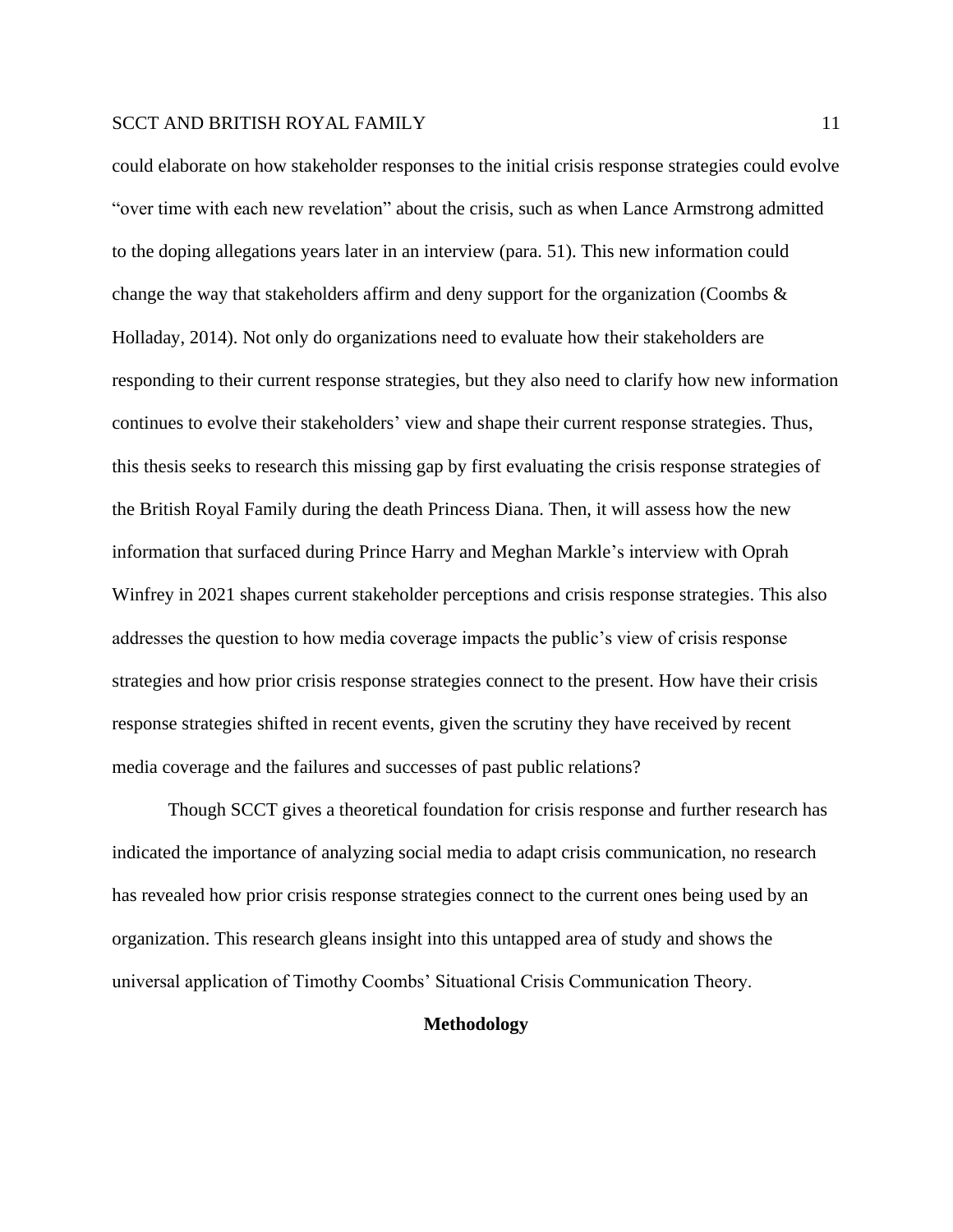Using SCCT, this paper will analyze the success of the public relation tactics in the British Royal Family's response to Princess Diana's death. This thesis will execute this by examining the response strategies as seen in press releases and traditional media used by the royal family and the public's response to those strategies as seen in printed newspaper articles during that time. Then, this paper will make an argument for how new information regarding past crises response strategies used by the royals impact the public's perception of the institution and their present day public relations. This section of the paper will analyze the response strategies used to handle the recent public relations crisis involving Prince Harry and Meghan Markle and their interview with Oprah Winfrey. Evaluating the use of press releases, traditional media, and social media, SCCT will be applied to each factor and the success of the British Royal Family's public relations strategy.

#### **Analysis**

#### **Crisis: Princess Diana's Death**

#### *The Incident*

On August  $30<sup>th</sup>$ , 1997, the Princess of Wales, better known as Princess Diana, was riding in a car with her partner, Dodi Fayed. A high-speed chase with paparazzi ensued down the streets of Paris just after midnight. Traveling 120 miles per hour, the vehicle plummeted into the 13<sup>th</sup> pillar of the Alma tunnel. The seven photographers chased closely behind, only stopping to take pictures of the crash scene (Real Royalty, 2021, 17:50). Other individuals in the car were the driver Henri Paul, and Diana's bodyguard, Trevor Rees-Jones. Rees-Jones was the only survivor of the otherwise fatal car crash (17:02). Though Henri Paul and Dodi Fayed, died immediately,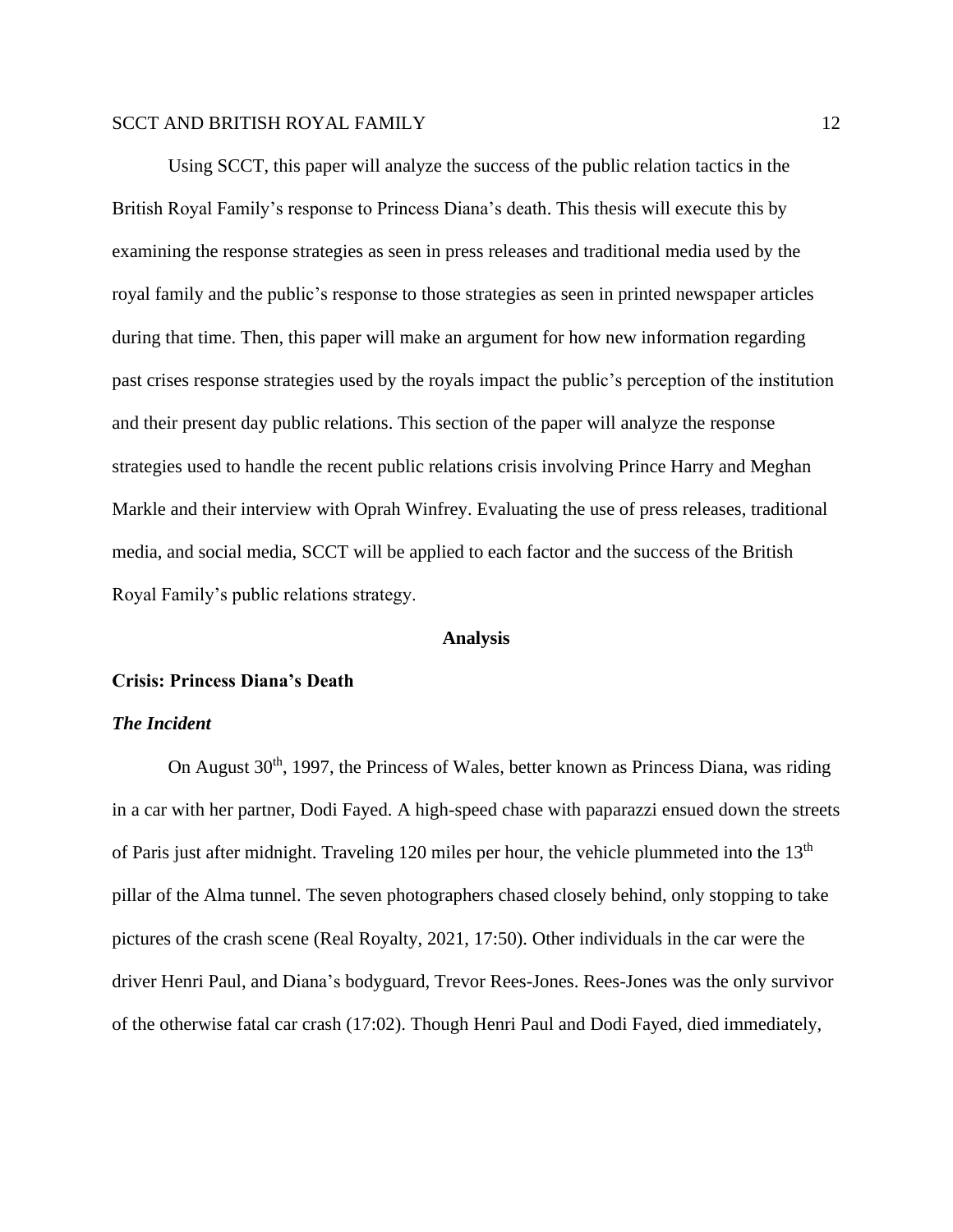Princess Diana died around four o'clock on the morning of August  $31<sup>st</sup>$  as a result of internal injuries.

The news of Princess Diana's death became the crisis of the decade, ringing through the streets of London and throughout the rest of the world. Hundreds of thousands of people were seen mourning around London, leaving countless flower bouquets outside of the Queen's residence, Buckingham Palace, and Princess Diana's former residence, Kensington Palace (Real Royalty, 2021, 5:55). Even to this day, people who were alive at the time of Princess Diana's death can identify where they were when they heard the news. Some may even remember it to have been a personally emotional experience, given their attachment to the princess. Nonetheless, the death of Princess Diana was and will forever be a British royal crisis that has had lasting impacts on the world, as well as the academic fields of communications, psychology, and history.

It was shocking to see how many people were distraught by the death of Princess Diana and the outburst of emotion around the world. After all, Princess Diana and Prince Charles, Queen Elizabeth's son and next to inherit the throne, had divorced not too long before the accident. She was no longer considered a member of the royal family and had distanced herself from all royal duties. However, the world fell in love with her heart and authentic nature and ability to relate with the people she had once played a role in governing (Morton, 2017). Though she had lost her rights to the use of "Her Royal Highness" following the divorce from Prince Charles, she had remained beloved by her country and those who connected with her warm demeanor (Morton, 2017). She had a spirit that the stark British monarchy could not rival, in her death as much as in life.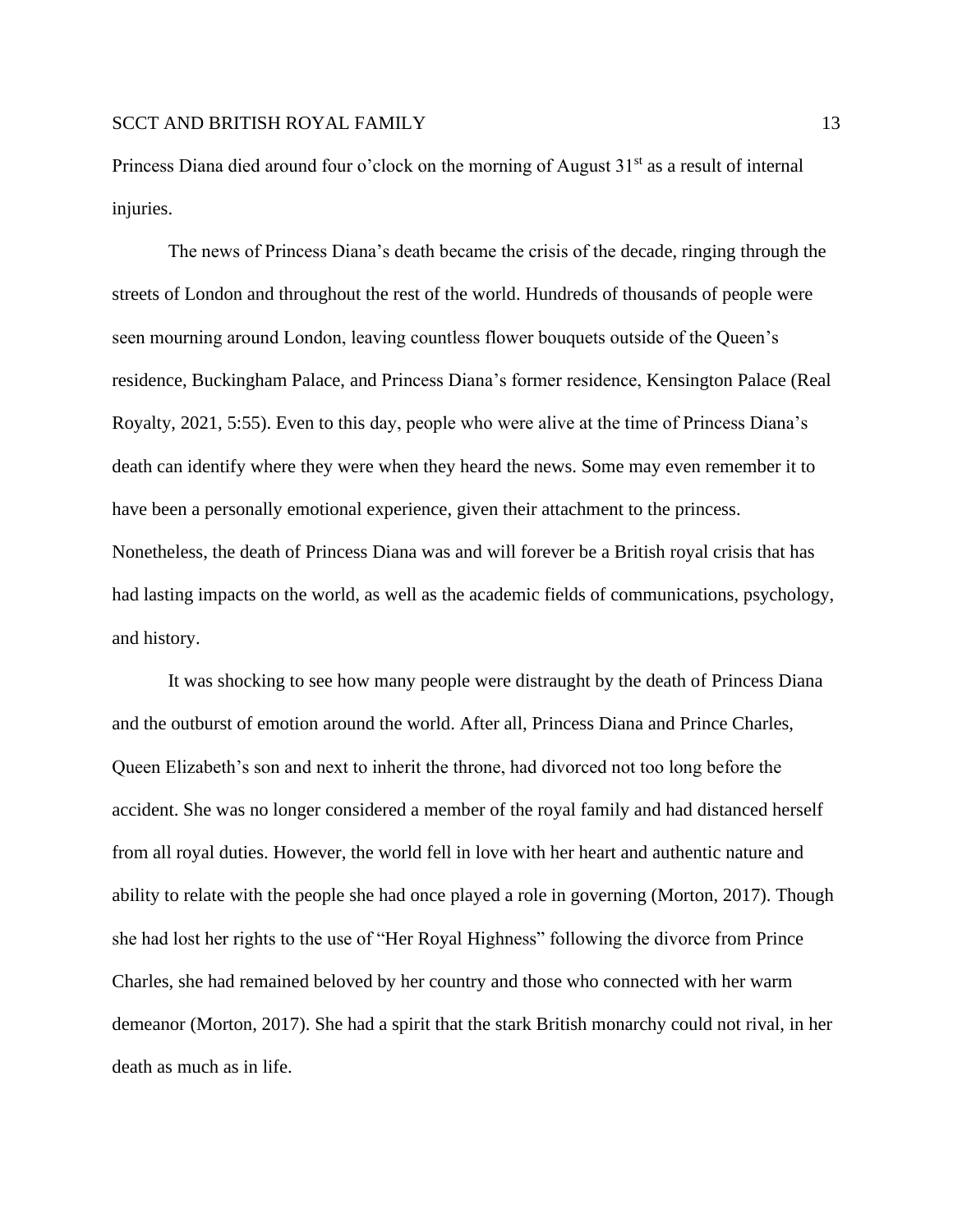#### *The Royals' Initial Response*

Britain's Prime Minister Tony Blair spoke at  $10:18$  am the morning of August  $31<sup>st</sup>$ , just hours after news of Diana's death was known. With a solemn demeanor and pausing every few moments to gather his thoughts, Blair stated, "I feel like everyone else in this country today, utterly devasted. Our thoughts and prayers are with Princess Diana's family, particular her two sons" (AP Archive, 2015, 0:15). Blair made a few more remarks, including stating that Diana was the "People's Princess" and would forever be, before he made his way into St. Mary Magdalene's church (2:16). Meanwhile, on the evening of August  $31<sup>st</sup>$ , Prince Charles made a statement by flying to Paris to retrieve the princess' remains, appearing to be more of a grieving widower than her divorced husband. Prince Charles was accompanied by Princess Diana's sisters, Lady Jane Fellowes, and Lady Sarah McCorquordale (Robathan, 1997). This trip made personally by the Prince of Wales was an astonishing tribute to Princess Diana in the eyes of the British people, while the Queen would remain silent for four more days.

As millions mourned the death of Princess Diana, crying on public streets, the Queen and the majority of the British Royal Family remained silent. One of the greatest displays of public hysteria in Britain was happening, yet the Queen made neither a public statement nor an appearance for more than five days. Instead, the royals remained in Scotland at Balmoral Castle, under great scrutiny from the public as each day dragged on without a word. The Queen was spotted briefly on the morning after Princess Diana's death while attending a Sunday church service (Real Royalty, 2021, 5:08). However, there was no comment or acknowledgement in church of what had happened just the previous night. One woman in an interview dating back to the week of Princess Diana's death exclaimed, "Nobody's going to say, 'ooh, what's the matter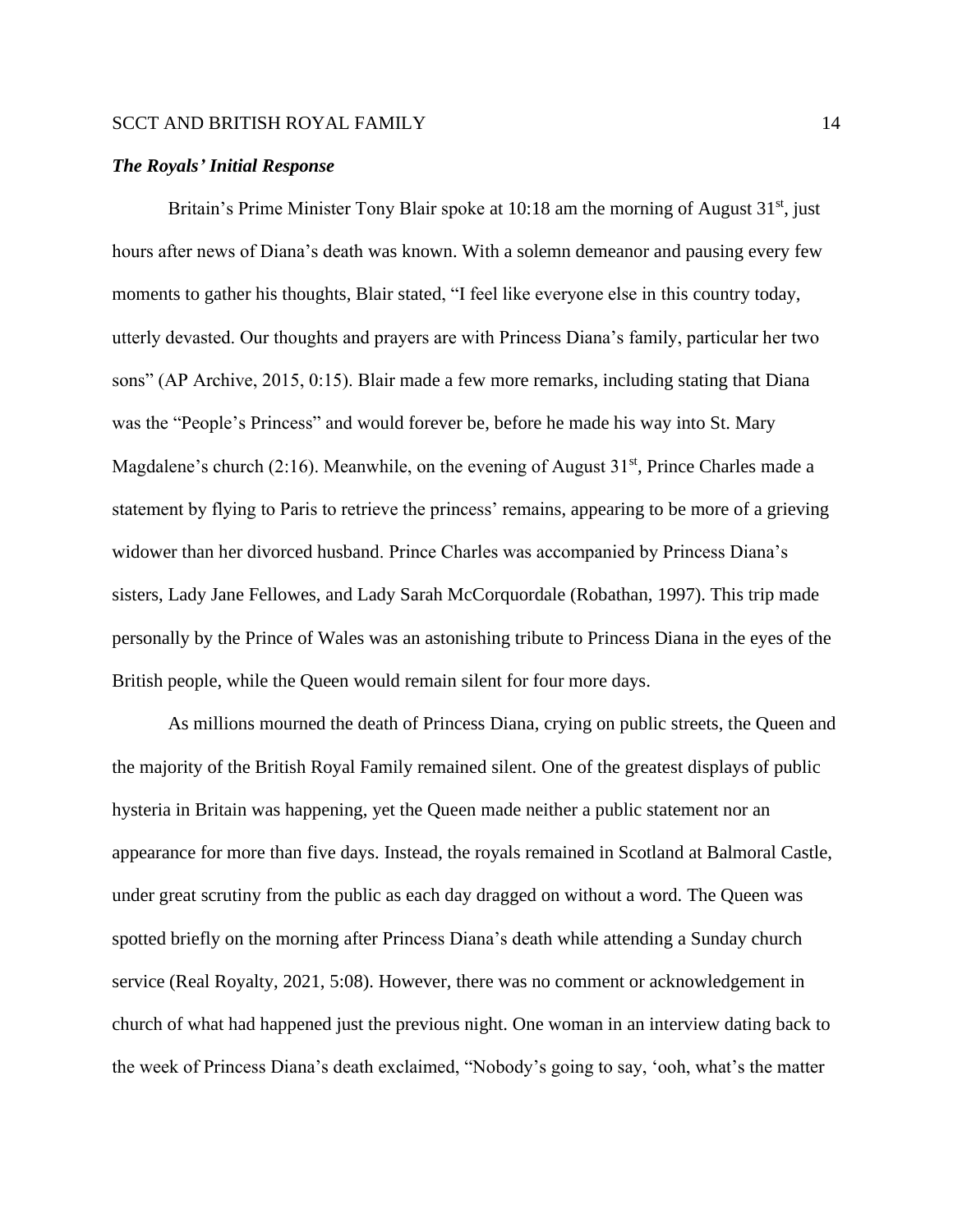with her, why is she crying?' Because everybody feels exactly the same" (4:17). Another woman even said, "they are the most cruel people on earth" due to their screeching silence (4:30).

In Andrew Morton's (2017) intimate biography on the Princess of Wales, he described the immense difference between the character of Diana that many clung to before and after her death, compared with the coldness of the British monarchy. People had connected with her kindness and compassion that contrasted the customary rigid demeanor of the royals. Morton describes this difference as exemplified in their response to her death, "her openness, their distance; her spontaneity, their inflexibility, her modernity, their stale ritual; her emotional generosity, their aloofness…" ('The People's Princess' section, para. 33). It was clear that the royal family was handling this in a British "stiff upper lip" attitude compared to the emotional response of the grieving masses.

The tabloids also went rampant with the lack of response from the Queen. Headlines of British newspapers such The Sun and The Mirror read, "Your People Are Suffering – Speak to Us Ma'am" and "Where is Our Queen? Where is Her Flag?" (Real Royal, 2021, 4:22). The queen's flag over Buckingham Palace wasn't flying at half-mast due to the Queen's absence, as it only flies when the Queen is present in the palace. Other headlines such as from The Express read, "Show Us You Care" (4:22). The people were sorrowful and confused. Falling under the immense grief of their loss, their grief soon turned to anger at the crisis response of the Queen. As earlier explained, the Attribution Theory gives the theoretical link in Situational Crisis Communication Theory where the public, or the stakeholders, will attribute responsibility when a crisis happens, and subsequent emotions will follow. In this case, the more the British Royal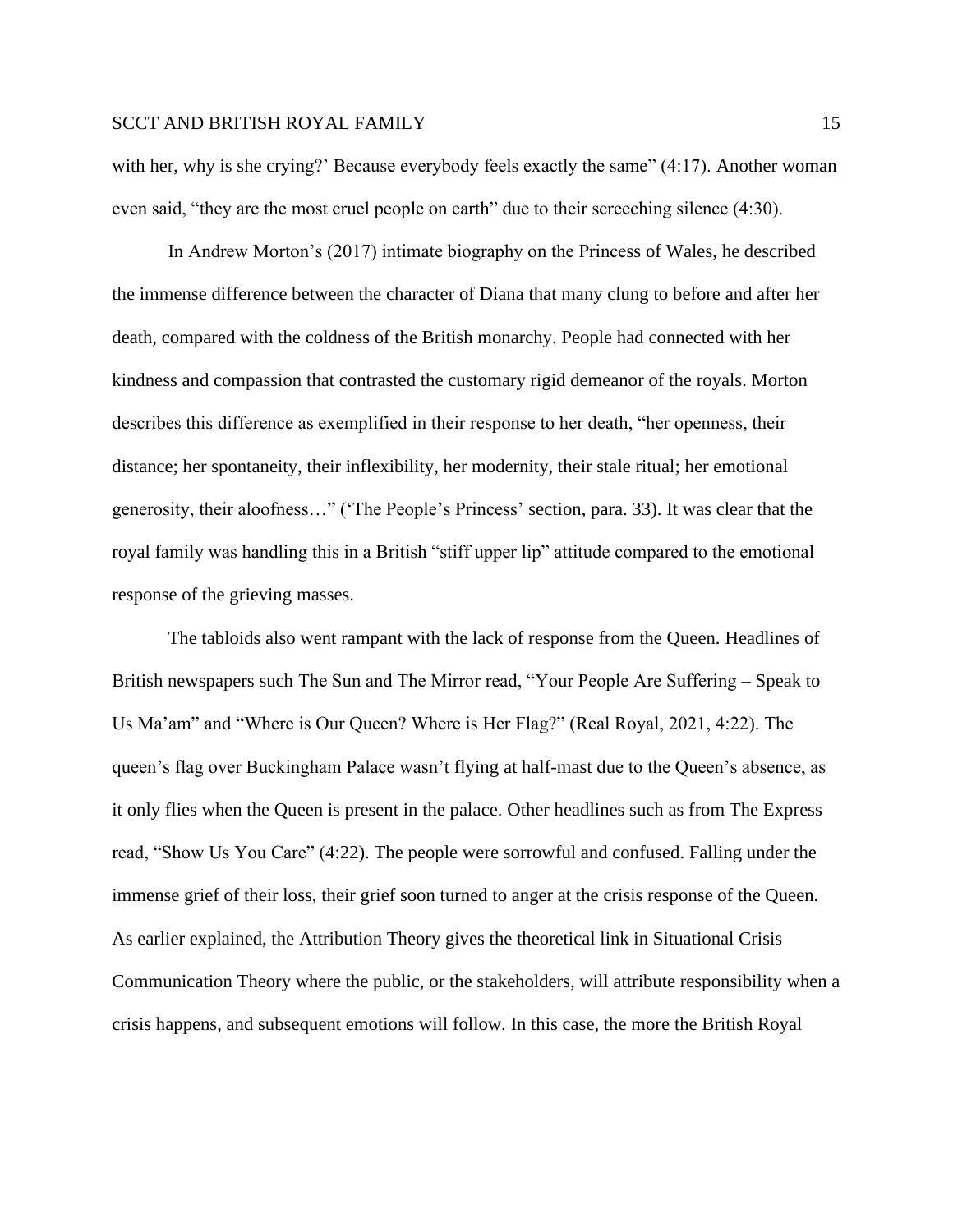Family was unwilling to speak about the death of Princess Diana, the more negative the emotions of the crowd grew as they felt they deserved an answer.

Finally, on September  $5<sup>th</sup>$ , 1997, The Queen addressed the British citizens for the first time, following a stroll in front of Buckingham Palace where she had viewed thousands of flowers piling one on top of another. Fully clothed in black, the Queen stood in the Chinese Dining Room looking directly at the camera. She immediately addressed the audience personally stating, "so what I say to you now, as your Queen and as a grandmother, I say from my heart" (British Royal Family, 1997, para. 2). She described the Princess of Wales as an "exceptional and gifted human being" who left an impact on the world and would never be forgotten (British Royal Family, 1997, para. 2 & 3). The Queen also addressed the Princess' two sons, Prince William and Prince Harry, as trying to cope with their mother's passing as they remained at Balmoral Castle. Finally, the Queen thanked the public for their outpouring of love and declared a call-to-action for the British people to be united during this time of grief.

The royals had decided to give Princess Diana a royal funeral despite her divorce from Prince Charles before her death. Though the royals declared that her funeral would be "a unique funeral for a unique person," the Prime Minister added that "it should not just be a gathering for the great and the good" but one that all the people of Britain could take part in to remember their late princess (Hardman, 1997, para. 11). The public outcry and hysteria demanded action from the British royals. This included allowing the flag over Buckingham Palace to fly at half-mast and doubling the distance of the route the funeral car would take (Morton, 2017). Furthermore, the Queen went on a walkabout to show her appreciation for the thousands of flower bouquets decorating the streets (Morton, 2017). Additionally, the Queen bowed her head at the funeral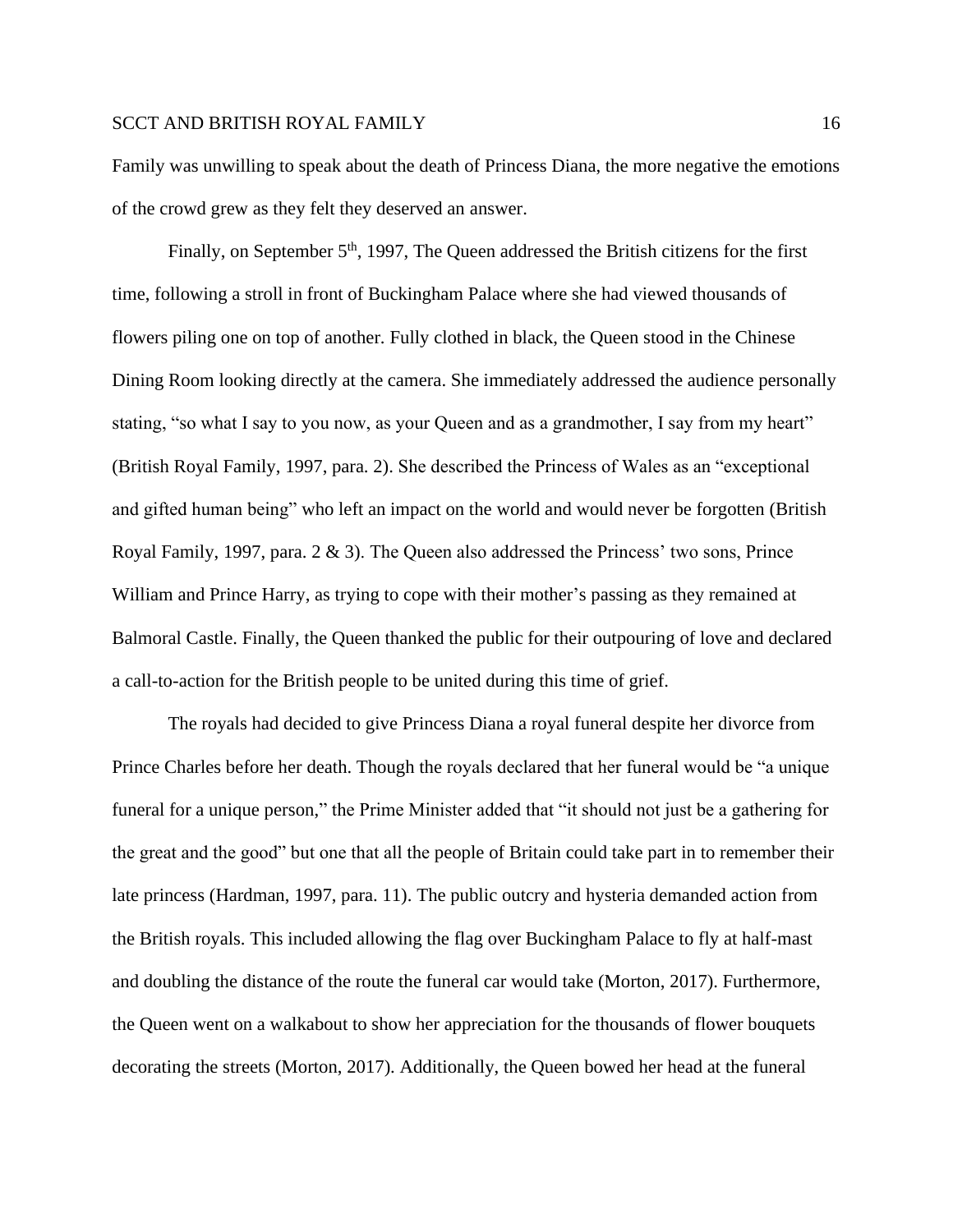procession as it drove by, carrying Princess Diana's remains (Morton, 2017). This was quite a statement, as the Queen, in all her years of royalty, never bowed to anyone. This gesture was a symbol of admiration and utmost respect for Princess Diana.

## *The Public's Response*

The response from the public and from the media was a mix of emotions following the Queen's address at Buckingham Palace. One article published September 7, 1997, scrutinized the royal's traditional protocols and stone-cold emotions in the wake of the princess' funeral. The author wrote that the people "demanded human sorrow, spontaneity, warmth and real tears from their rulers yesterday" but the royals "were unable to deliver" (Power, 1997, para. 8).

Those who were truly getting the blame and backlash of the public's anger was the British press, most notably for their exploitation of Princess Diana through the paparazzi's feverish stalking of the princess. A Gallup Poll conducted just one week following Princess Diana's death recorded the responses and opinions of British and American citizens, revealing the true feelings of who was to blame for the accident. Forty-three percent of British citizens blamed the photographers for the death of Princess Diana, whereas thirty-three percent believed it was only the driver of the vehicle's fault (Saad, 1997). Fifty-four percent of the British reported that they believed the impeding privileges of the British tabloids would be best stopped through passing stronger laws (Saad, 1997). The reputational threat was more directed towards the British press than it was towards the British Royal Family, expressing outrage towards the media even while news reporters were attempting to get interviews of mourners outside of Buckingham Palace. The news media sector of England's business economy was pressed on all sides to make various changes following the death of Princess Diana. Nevertheless, the royals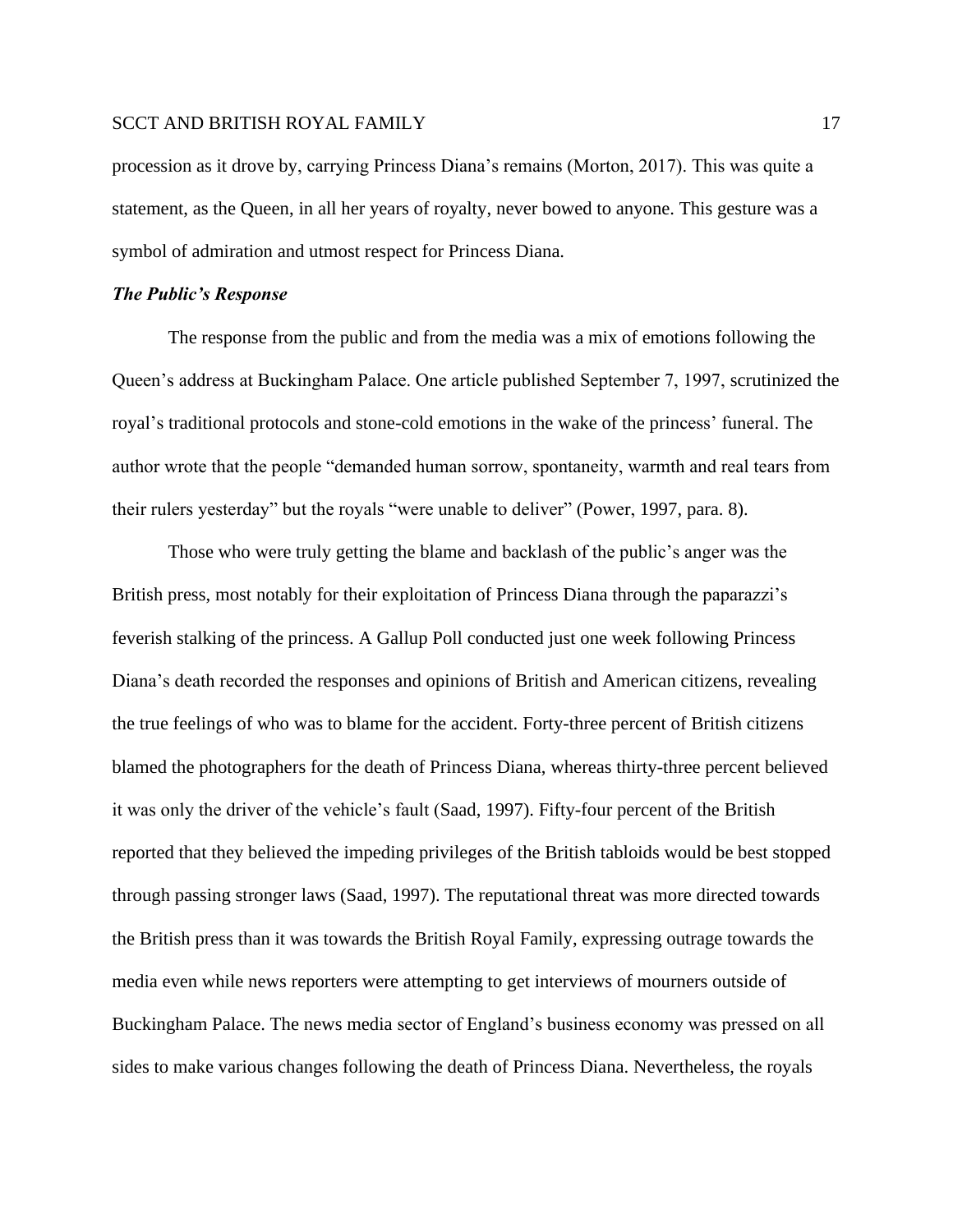were still met with criticism at their delayed response and rumors of conspiracy theories began to circulate that still raise the ears of their listeners even today (Real Royalty, 2021, 1:49).

#### **Discussion**

The Queen's response and public address following Princess Diana's death was in line with the culture and precedent of the British monarchy, though it was not well received by her audience. In evaluating the response of the British Royal Family with that of SCCT, the crisis of Princess Diana's death would fall under the crisis type of a victim cluster, as the royal family would be seen as the victim in this situation, having nothing to do with the crisis. However, some of the conspiracy theories that accused the British Royal Family of planning Princess Diana's death leave for a questionable conclusion on how the public viewed the event.

#### **Evaluating the Queen's Response as Seen Through SCCT**

What framed this crisis was the fact that the world viewed Princess Diana's death as a victim crisis type where the British Royal Family was seen as the victim of the incident. As described previously, this means that the public attributed little to no blame of the passing to the British monarchy. Therefore, according to Timothy Coombs' (2007) theory, the initial reputational threat towards the institution in the eyes of the stakeholders (the public), was minimal. Though there had been conspiracy theories circulating at the time of her death about whether the monarchy had something to do with the death, this research assumes what the majority of the public assumed and what would later be confirmed: that Princess Diana's death was indeed an accident. Therefore, the first component in SCCT's formula for calculating reputational threat, initial crisis responsibility, was low.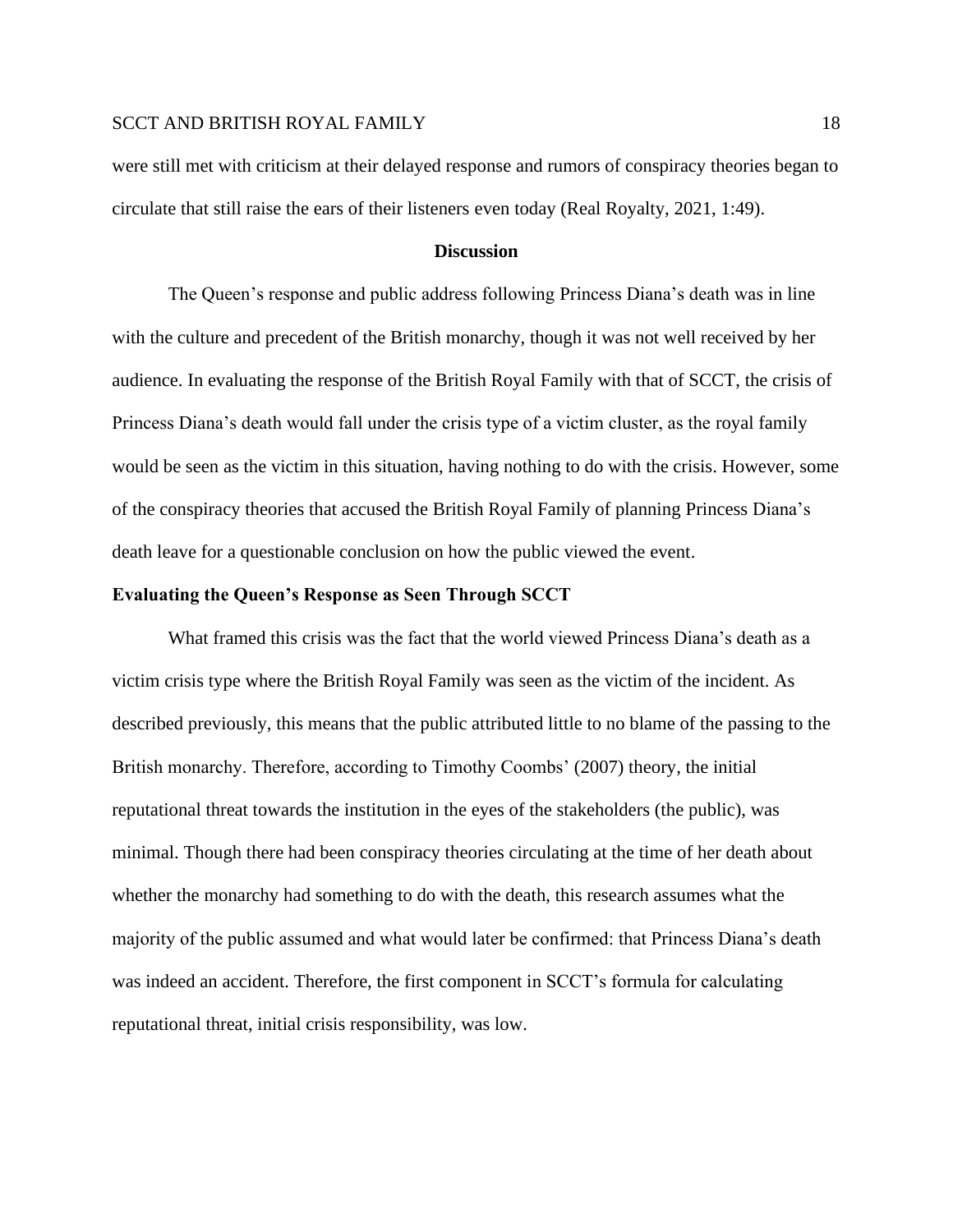The next step in weighing the success of the royal's public relation strategies according to SCCT would be to calculate the "intensifying factors" of crisis history and prior relational reputation as mentioned earlier. In regard to crisis history, the modern royal family had never witnessed a catastrophe to this degree that would require this magnitude of crisis communication. However, there had been several other crises that demanded a response from the Queen and the family institution. These events include the incident of the Hillsborough Stadium collapsing, which killed nearly 100 people in 1989, and the *Marchioness* cruiser sinking in 1989, where 51 people lost their lives (Lawerence-Jones, 2019; Morton, 2017; Tikkanen, 2022). Both incidents demonstrated the same kind of initial lackadaisical response from the British monarchy (Morton, 2017). Thus, though the British Royal Family had not had the same event happen in the past, their previously poor public relations weakened the relational reputation between the royals and the public. According to Coombs' formula, this weakened prior relational reputation would have increased the reputational threat against the royals in the current crisis. Therefore, though the event was a victim crisis type, the poor prior reputation when it came to crisis responses increased the reputational threat towards the British monarchy.

According to SCCT, immediate action and communication should have been taken in order to protect the reputation of the organization and the future of the monarchy. Coombs (2007) wrote, "diminish crisis response strategies should be used for crises with minimal attributions of crisis responsibility (victim crises) coupled with a history of similar crises and/or negative prior relationship reputation" (p. 173). However, the initial crisis response strategy utilized by the Queen and the royals was denial. Again, the denial strategy according to Coombs can be either denying responsibility or denying that there is a crisis altogether (Coombs, 2007).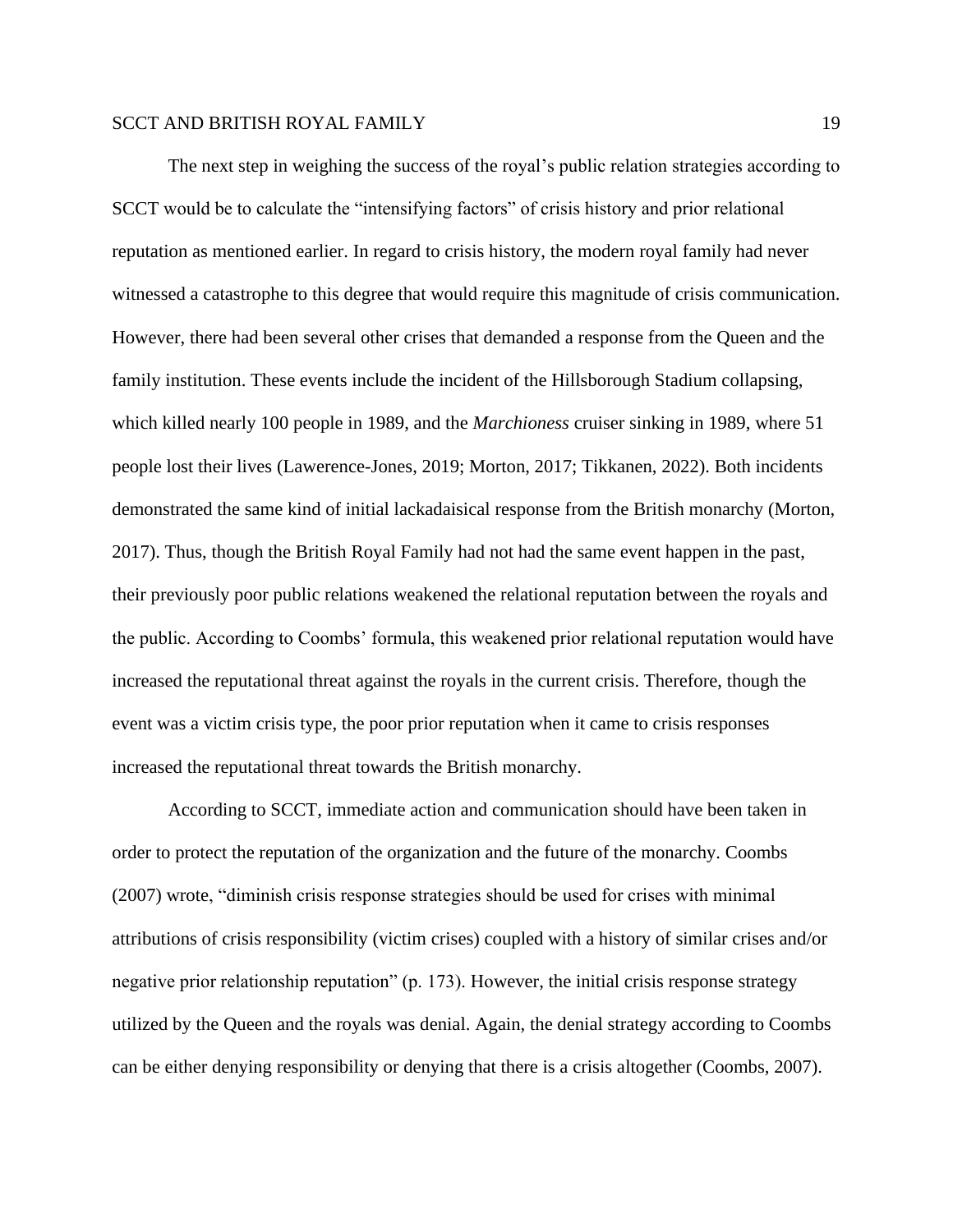Though the monarchy didn't give a formal response, this sort of denial response strategy utilized by the Queen was an unspoken and silent declaration to the people of Britain that communicated that there was really no crisis at all. Coombs (2007) wrote that communication is necessary to protect against the reputational threat posed by the crisis, and lack of communication would only threaten the reputation of the institution that much more. Nonetheless, this is the primary response strategy utilized by Queen Elizabeth and the rest of the British monarchy for the week following Princess Diana's death.

However, as discussed earlier and exemplified by British mass media, this denial strategy did not perform well for the British people. Coombs and Holladay's (2014) research is applied here when examining this particular sequence of events. Their receiver-oriented approach to analyzing the public's response to crisis response strategies aids in the evaluation of the success of British royals' crisis communication as seen through the eyes of the public. Evaluating if the crisis response strategies have led to positive reactions from the stakeholders and a decreased reputational threat determines the success of crisis communication. According to the tabloids and public outcry, this response strategy indeed proved to be harmful to the public relations of the monarchy. The crisis was now not only the death of Princess Diana, but the failed initial crisis response strategies used by the British Royal Family.

Thus, there came a shift on September  $5<sup>th</sup>$  when the Queen gave her formal address to the world from Buckingham Palace. This message from Queen Elizabeth II signaled a transition in the crisis response strategy from denial to justification and diminish, as she sought to justify her absence and comfort her people. The Queen utilized the frame of the "victim" crisis type, to describe the situation that the royals were facing with the death of Princess Diana. It was sure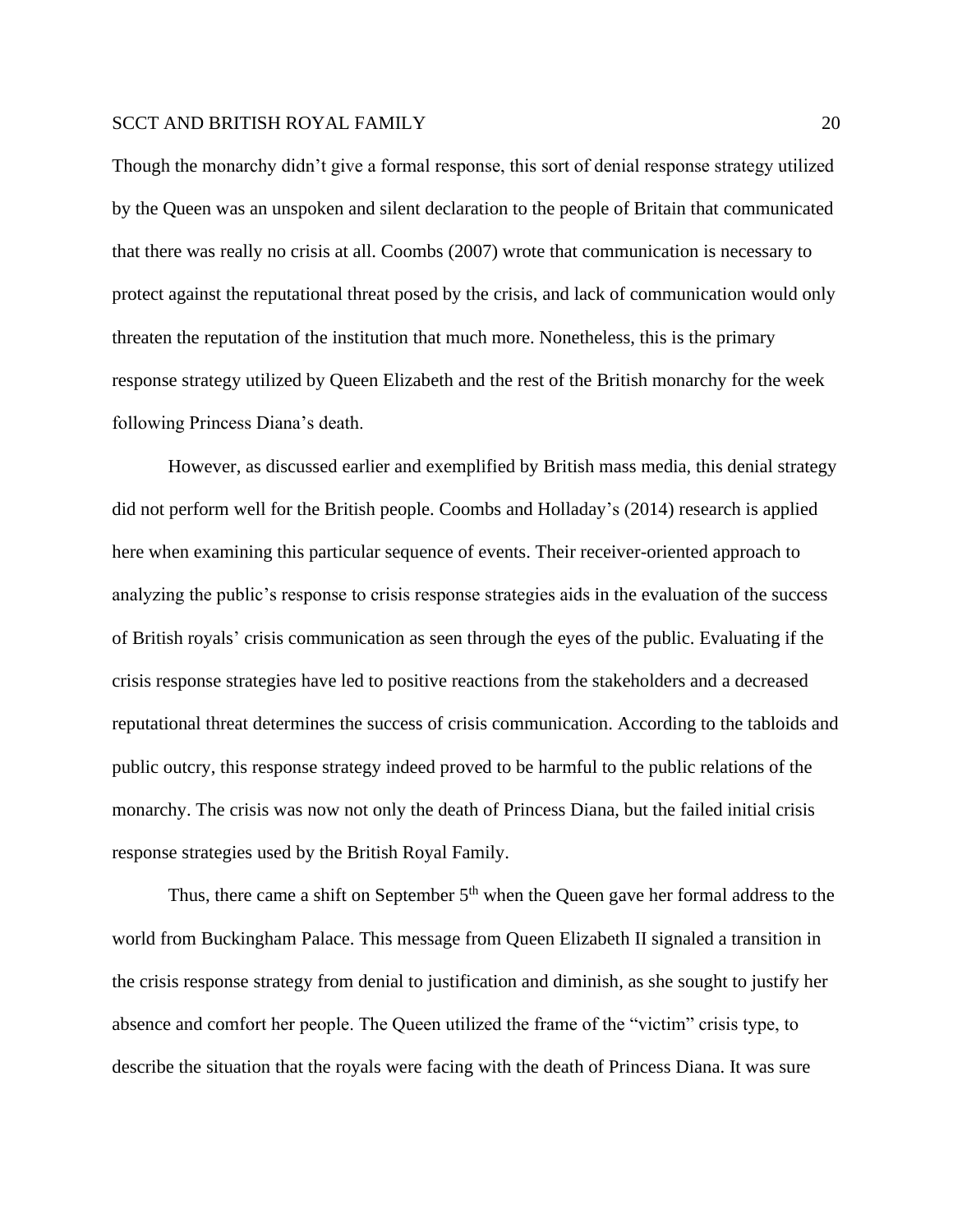that this event was something that had happened *to* the British Royal Family instead of something that they could have prevented. Addressing the public, "as [their] Queen and as a grandmother," the Queen explained that the family had been consoling Diana's two sons over the past week as they mourned the loss of their mother (British Royal Family, 1997, para. 2). These were uses of diminish response strategies as she tried to justify and affirm that her silence was not because of a lack of caring for her people, but because she was first and foremost a grandmother to two hurting boys. Queen Elizabeth II's remarks on the admirable qualities of Diana and the tribute that the Queen carried out for her stately funeral, were all ways that the Queen acknowledged her people and her poor initial response, as she sought to restore the reputation of the British monarchy.

# **Current-Day Ties to Previous Crisis Response Strategies**

Nearly twenty-five years later, after all the dust of one of Britain's greatest crises and near public relations fails settled, new information regarding the British Royal Family broke out from one of their own. Prince Harry opened up in an Oprah Winfrey interview with his wife, Meghan Markle, about the lifelong struggles that came with being raised in the British Royal Family. Where others have spent incredible amounts of time and energy trying to get personal information from the royal family, it was now being broadcast on national television and streamed all over the internet. This interview between the Duke and Duchess of Sussex and Oprah was one of the most transparent moments a member of the royal family had ever had with the media. The couple shared about many of their experiences within the royal household and the shocking experiences that ensued during their time in England.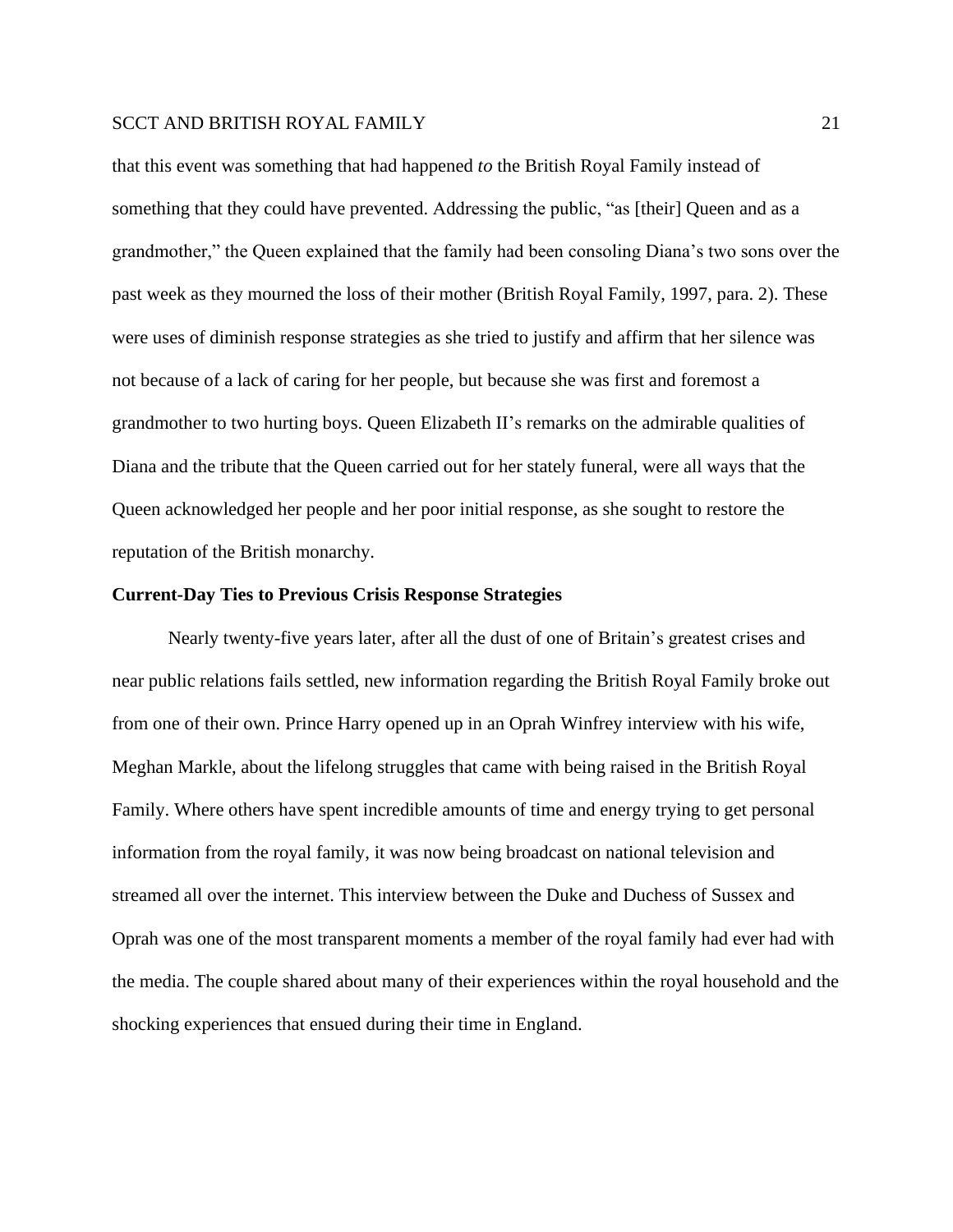Though this interview gave a lot of telling insight into the British Royal Family, this thesis is mainly concerned with how previous crisis response strategies impact present-day crisis communication. The question that burns is whether the information that Prince Harry shared about the death of Princess Diana and the experience he had in the aftermath of this event changes the perceptions of stakeholders. The royal family released a public statement in February of 2021 confirming that Prince Harry and Meghan Markle had officially stepped down as working members of the monarchy (Buckingham Palace, 2021, para. 1). Prince Harry revealed that his "biggest concern was history repeating itself" (MsMojo, 2021, 6:33). Of course, he was speaking on the paparazzi's infringement on the personal life of his wife that, in the same way, largely caused the misery and contributed to the ultimate death of his mother. Furthermore, the couple shared about the "invisible contract" between the British media and the British Royal Family where the British press reports more favorably on the family if they are allowed more access to their private lives (3:42). Prince Harry admitted that "there is a level of control by fear that has existed for generations" within the royals' relationship with the British press and the monarchy (4:06). These new revelations, specifically pertaining to news coverage and communication, could influence the way that the public views the organization and potentially even form a new reputational threat.

Furthermore, the Oprah Winfrey interview was not the only avenue that the Duke and Duchess used to share about their experiences and their own personal perceptions of the British monarchy. Prince Harry revealed honest emotions in the Apple+ documentary, *The Me You Don't See* (Vanderhoof, 2021). He discussed with Oprah Winfrey how his mental health was greatly impacted by losing his mother and how he was unable to properly grieve her death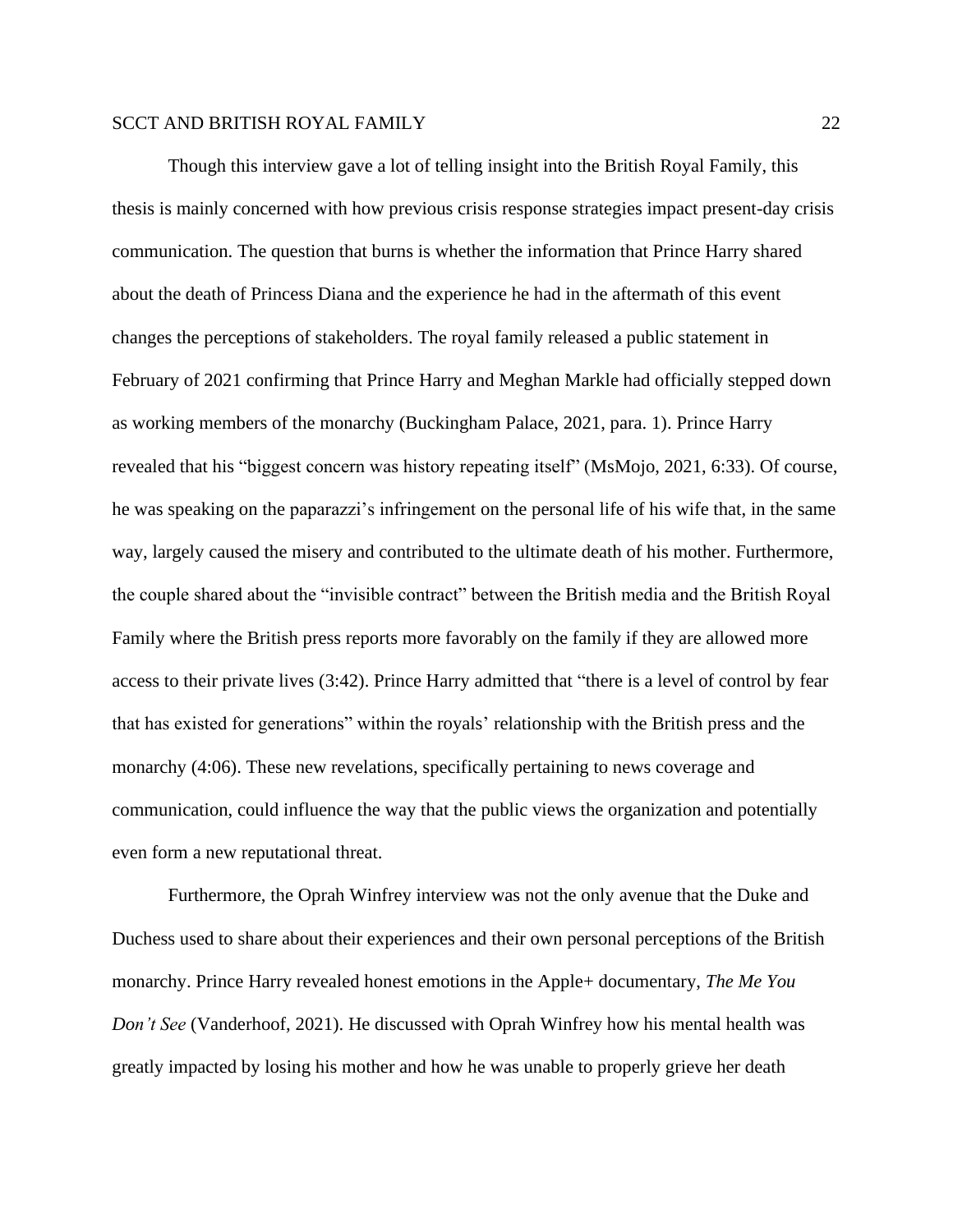(Vanderhoof, 2021). There has been a lot of scrutiny with how the young princes were made to walk behind the carriage carrying their mother's body in front of millions of viewers at such a young age. Prince Harry's personal accounts affirm some of the criticism the royals have received in the past and may reignite those old, heated emotions that were originally dismantled by the crisis response strategies used by the firm. This leads to the question of whether new information that is revealed about a crisis demands new current-day responses from an organization. It has already been discussed that crises have current-day effects, yet this could further the research that past crisis response strategies may need to evolve in order to handle the new information that comes out pertaining to the situation.

These questions and assumptions can be answered by evaluating how the public is responding to this new revelation on channels, such as social media and other media outlets. Furthermore, different public polls have been able to gauge the public opinion of the British monarchy and that of Prince Harry and Meghan Markle. According to a YouGov poll (Nolsoe, 2021), most people over the age of 65 dislike the Duke and Duchess, whereas the younger generation favors them, despite their overall favorable ratings decreasing following the Oprah interview. This research shows that a change in perceptions of the monarchy varies across age groups and even genders (Nolsoe, 2021). Thus, demographics should even be considered when evaluating the perceptions and potential reputational threat formed by new information emerging. Nonetheless, it is clear the previous crisis can still have present-day consequences and organizations should monitor for any new allegations or information that may put the reputation of their company at risk.

## **Conclusion**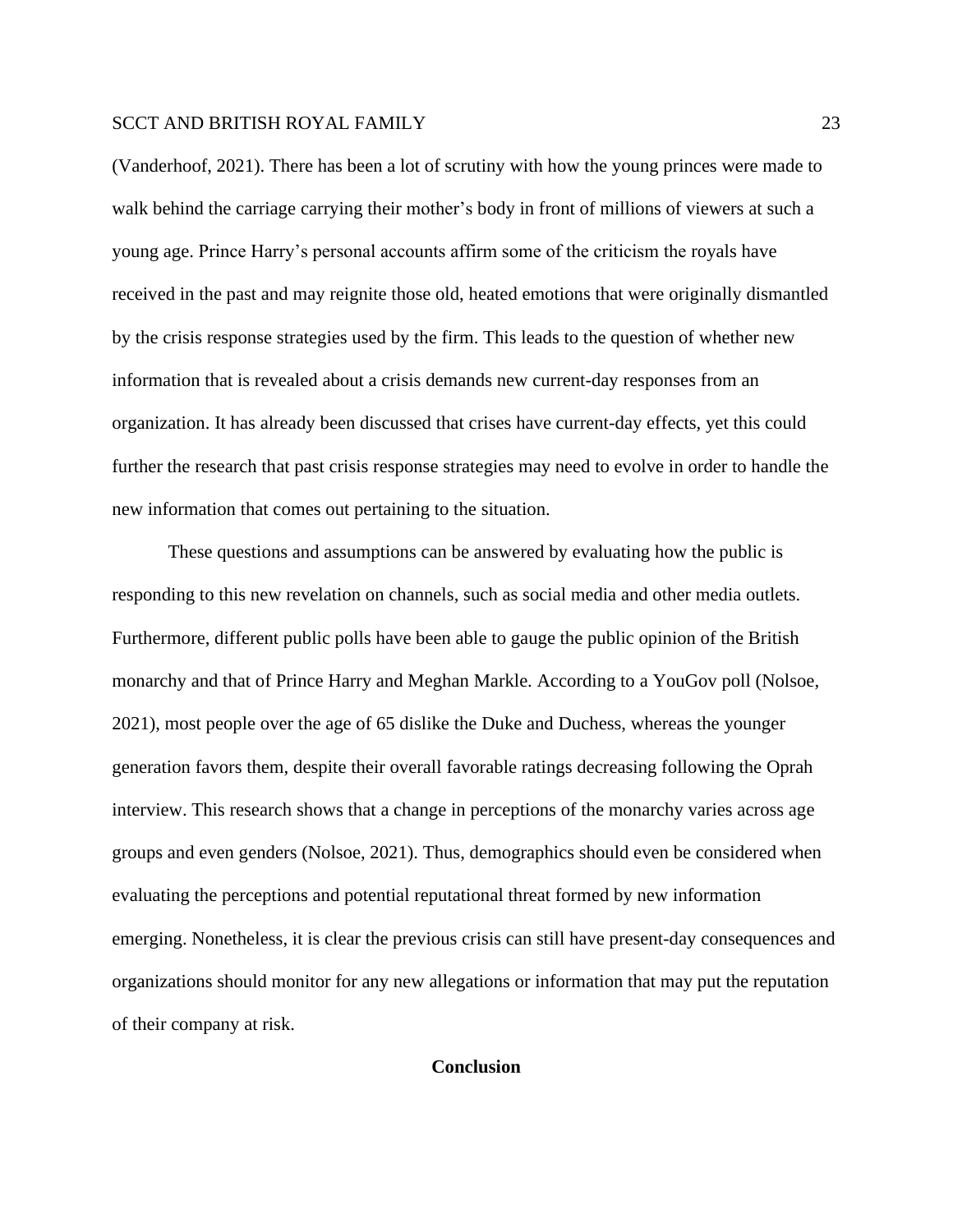Situational Crisis Communication Theory was developed to give an evidence-based approach to crisis communication and research approved guidelines for an organization's communication messages following a crisis. The versatile theory identifies a crisis as anything that causes "physical, financial, or psychological" hardship to its stakeholders and creates a threat towards the reputation of the organization (Coombs  $\&$  Holladay, 2010, p. 19). The threat is a result of the various factors that surround the crisis situation, such as the degree to which the organization is initially found responsible (initial crisis responsibility), the presence of past crisis (crisis history), and the prior reputation the organization had before the crisis. Greater intensity of the initial crisis responsibility, as well as the presence of the two intensifying factors, will generate greater assumed crisis responsibility on the organization which leads to a higher reputational threat. With greater assumed responsibility by stakeholders, higher emotions of anger also contribute to the reputational threat and, eventually, how stakeholders plan to interact with the organization in the future (behavioral intentions). It is due to this reputational threat that SCCT suggests guidelines to help organizations minimize the negative outcomes of a crisis. Through carefully selecting one of SCCT's crisis response strategies, organizations will hopefully be able to "shape attributions of the crisis, change perceptions of the organization, and reduce the negative affect of the crisis" (Coombs, 1995 as cited in Coombs, 2007, p. 171).

By analyzing the crises that have impacted the British Royal Family, SCCT can be applied to evaluate the degree that the royal family was successful in their crisis response. Not only has the evaluated crisis been analyzed through the scope of the SCCT, but it has also been surveyed for connections between crisis response strategies and the evolution of stakeholders' perceptions of the organization, given new information coming forward about the crisis. This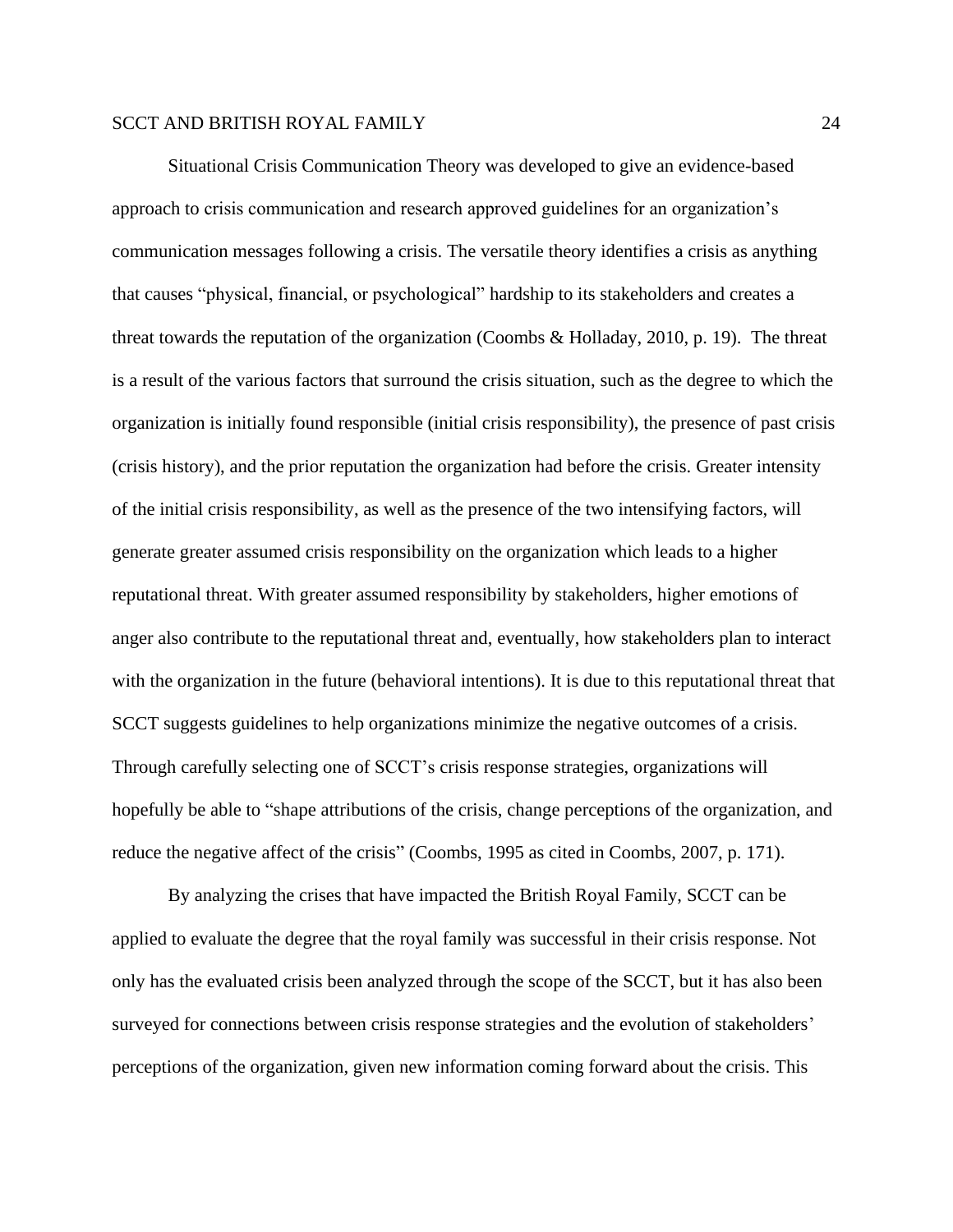was specifically evaluated with the death of Princess Diana and the new and emotional public statements given by her son, Prince Harry, roughly 25 years following her death. This thesis has demonstrated how the Situational Crisis Communication Theory can be universally applied and how its guidelines are relative for any organization, culture, and generation.

## **Limitations and Future Research**

Because the subject of this paper is the British Royal Family, a monarchy that has been established for centuries, rather than a business firm, there are a few other components that could contribute to the dependent factors of SCCT. The British Royal Family is a political governing body as well as a group of public figures and therefore, factors that contribute to crisis responsibility and reputational threat may look different than for a corporation. Furthermore, stakeholders of the monarchy are national citizens that carry national bias and political opinions that influence their view of the royals no matter what crisis response strategies are utilized. Moreover, if it is true that there is an "invisible contract" between the British press and the royal family, the personal bias of reporters creates an added medium that frames the crisis. This additional frame could further influence the perceptions of stakeholders. Therefore, though evaluating the royals' public relations through the lens of SCCT is certainly relevant, more factors unique to a country contribute to the success of crisis communication.

Further research that could be conducted in the future is how conspiracy theories that surround a crisis frame the situation and affect the stakeholders' view of the crisis responsibility. In the case of Princess Diana's death, there was a prominent group of individuals who were circulating ideas that the British monarchy and Prince Charles himself were behind the death of the Princess. Though there had been substantial evidence that these allegations could be true,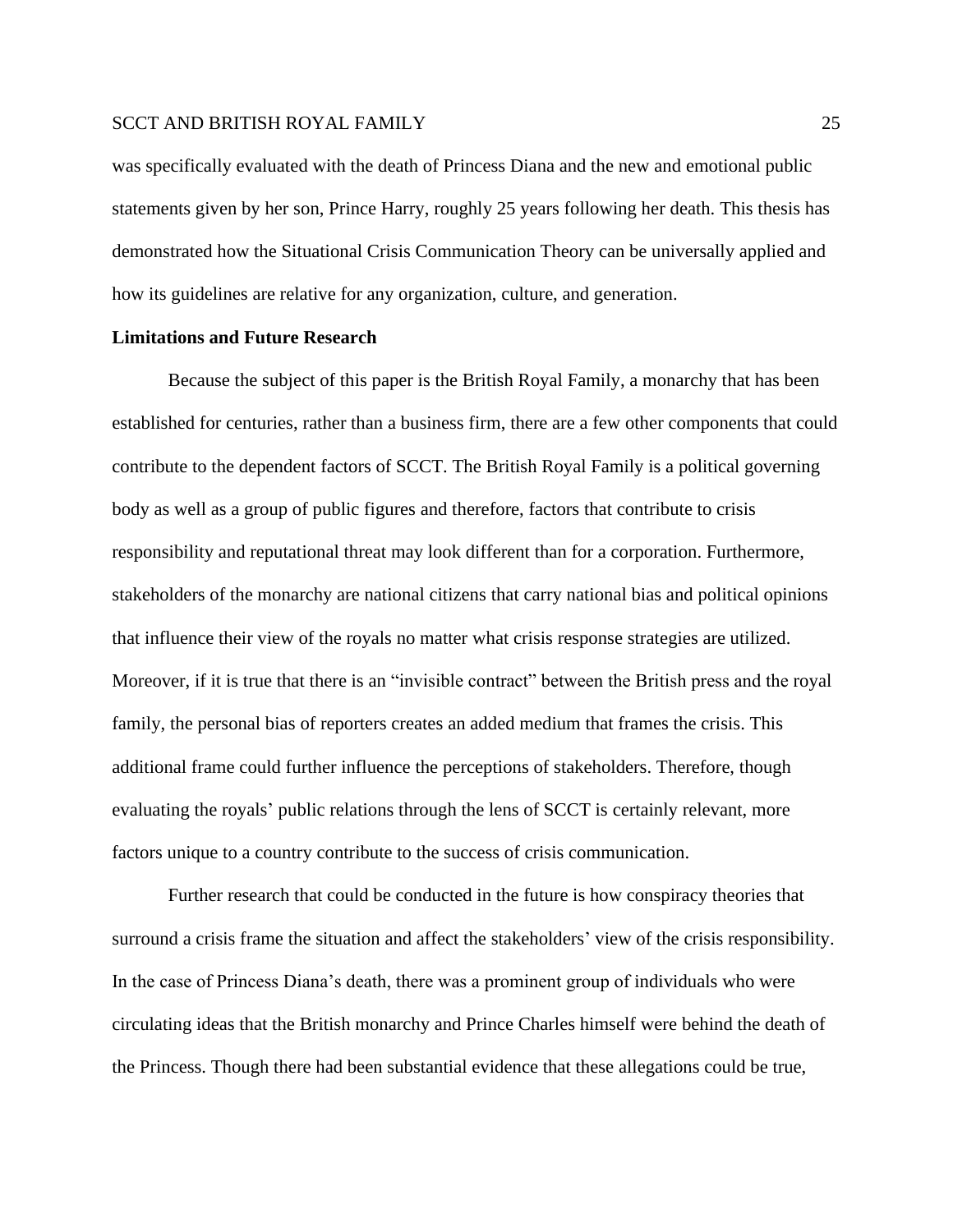these rumors were debunked. Therefore, this thesis paper analyzes the crisis type as a "victim" crisis and not an "intentional" crisis. However, further research could explain the effect that conspiracy theories have on the stakeholders and on their support and perceptions of the organization and the impact this has on the crisis response strategies used by the institution.

Finally, as Coombs and Holladay (2010) stated regarding SCCT, future research could be done on the impact of culture on crisis communication. Though the extent of this thesis paper did not elaborate on the differences that the British culture may have had on crisis communication, this could certainly be an avenue researchers could explore in the future, particularly in conducting interdisciplinary research with the field of psychology and sociology.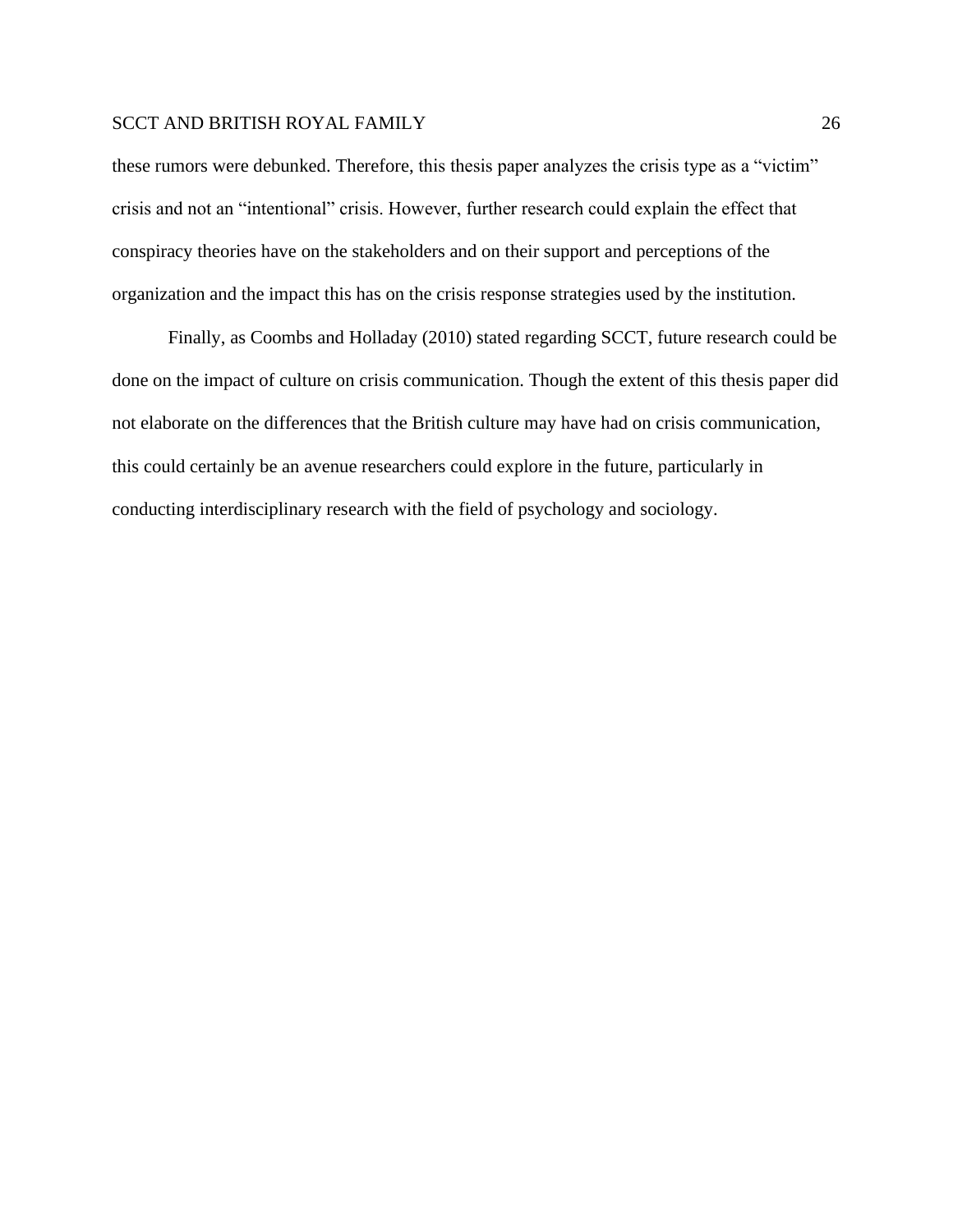#### **References**

- AP Archive. (2015, July 21). *UK – Tony Blair speaks of Diana's death* [Video]. YouTube. [https://youtu.be/Q3qinDH\\_3HE](https://youtu.be/Q3qinDH_3HE)
- ASBCast. (2009, October 9). *Situational crisis communication theory – Timothy Coombs* [Video]. YouTube. <https://youtu.be/2zctIlJUeoA>
- British Royal Family. (1997). *The queen's message following the death of Diana, Princess of Wales*. <https://www.royal.uk/queens-message-following-death-diana-princess-wales>
- Buckingham Palace. (2021, February 19). *Buckingham Palace statement on the Duke and Duchess of Sussex*. The Royal Household. [https://www.royal.uk/buckingham-palace](https://www.royal.uk/buckingham-palace-statement-duke-and-duchess-sussex)[statement-duke-and-duchess-sussex](https://www.royal.uk/buckingham-palace-statement-duke-and-duchess-sussex)
- Coombs, T. W. (1995). Choosing the right words: The development of guidelines for the selection of "appropriate" crisis-response strategies. *Management Communication Quarterly, 8*(4), 447-476. [https://doi.org/10.1177/0893318995008004003](https://doi.org/10.1177%2F0893318995008004003)
- Coombs, T. W. (2007). Protecting organization reputations during a crisis: The development and application of situational crisis communication theory. *Corporate Reputation Review, 10*(3), 163-176.<https://doi.org/10.1057/palgrave.crr.1550049>
- Coombs, T. W., & Holladay, S. J. (2010). *The handbook of crisis communication*. Wiley-Blackwell.
- Coombs, T. W., & Holladay, S. J. (2014). How publics react to crisis communication efforts: Comparing crisis response reactions across sub-arenas. *Journal of Communication Management, 18*(1), 40-57.<https://doi.org/10.1108/JCOM-03-2013-0015>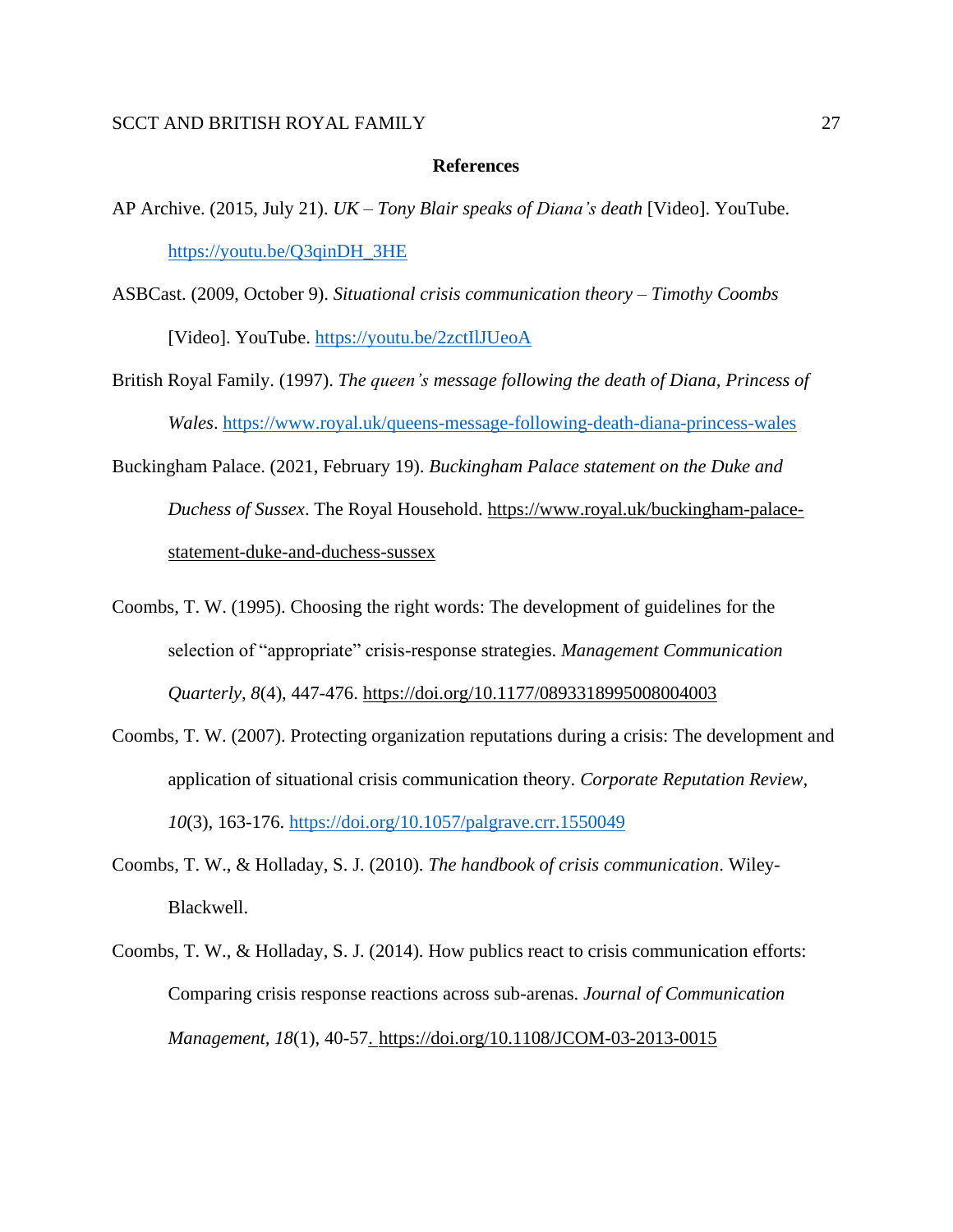- Hardman, R. (1997, September 5). Royals face public wrath TV address by Queen part of attempt to limit damage. *Irish Independent*.
- Lawrence-Jones, C. (2019, August 20). *The horrific Marchioness tragedy on the River Thames that killed 51 people*. MyLondonNews. [https://www.mylondon.news/news/zone-1](https://www.mylondon.news/news/zone-1-news/horrific-marchioness-tragedy-river-thames-16781394) [news/horrific-marchioness-tragedy-river-thames-16781394](https://www.mylondon.news/news/zone-1-news/horrific-marchioness-tragedy-river-thames-16781394)

McLeod, S. A. (2012). *Attribution theory*. Simply Psychology. <https://www.simplypsychology.org/attribution-theory.html>

- Morton, A. (2017). *Diana: Her true story – In her own words (25th anniversary edition)*. Simon & Schuster Paperbacks.
- MsMojo. (2021, March 8). *Top 10 shocking things we learned from the Meghan and Harry interview* [Video]. YouTube.<https://youtu.be/EXpFFFCvcH4>
- Nolsoe, E. (2021, March 12). *Public opinion of Harry and Meghan falls to new low after Oprah interview*. YouGov. [https://yougov.co.uk/topics/politics/articles](https://yougov.co.uk/topics/politics/articles-reports/2021/03/12/public-opinion-harry-and-meghan-falls-new-low-afte)[reports/2021/03/12/public-opinion-harry-and-meghan-falls-new-low-afte](https://yougov.co.uk/topics/politics/articles-reports/2021/03/12/public-opinion-harry-and-meghan-falls-new-low-afte)
- Power, B. (1997, September 7). For Diana's funeral the Windsors were unable to deliver on human warmth. *Sunday Tribune*.
- Real Royalty. (2021, December 10). *Why didn't the queen react to Princess Diana's death: Royal secrets*. [Video]. YouTube.<https://youtu.be/OoVYhJmKB4k>
- Robathan, J. (1997, September 1). Last flight to a nation in grief prince stood bewildered. *Liverpool Echo*.